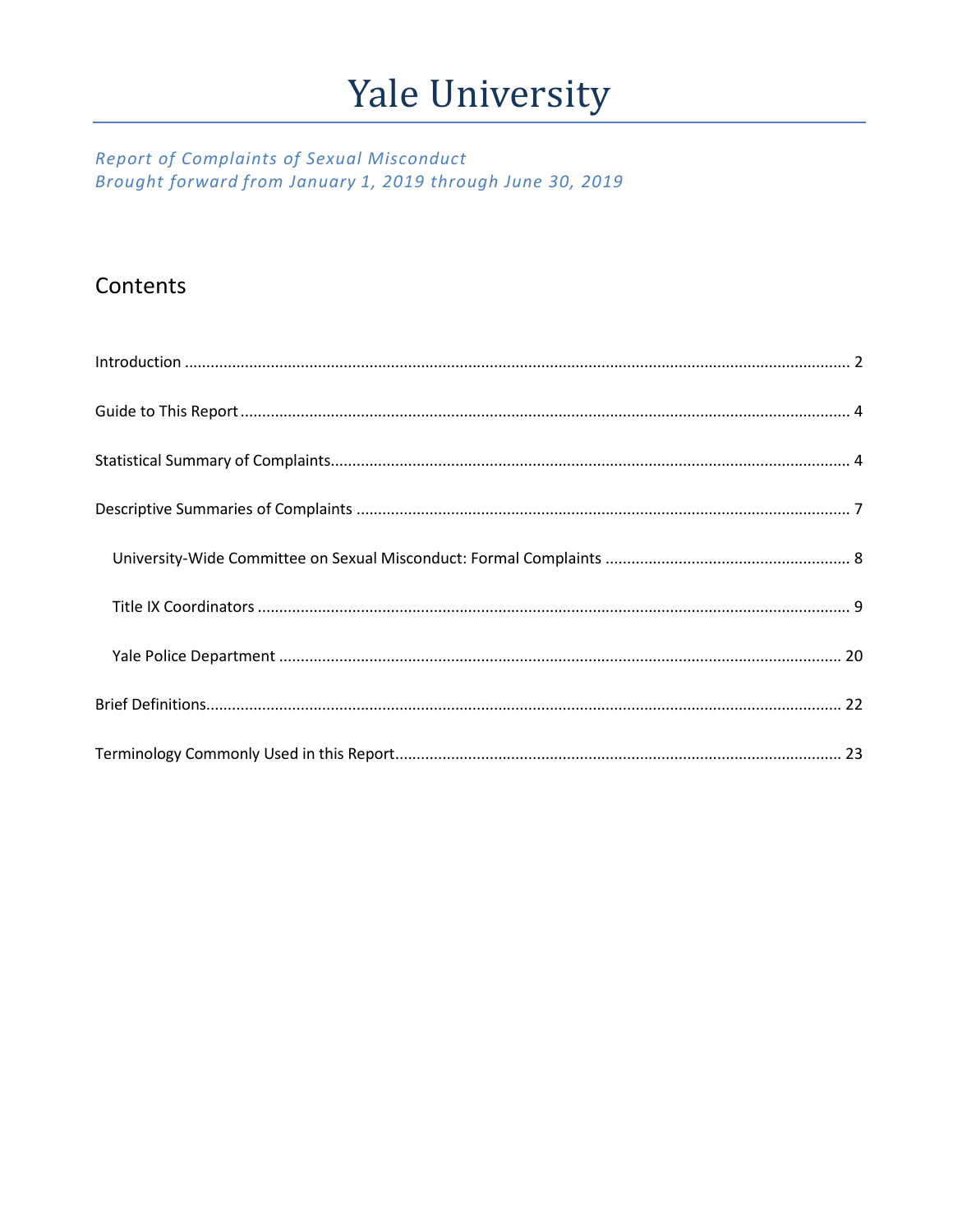# <span id="page-1-0"></span>**Introduction**

Over the past decade, members and leaders of the Yale University community have worked actively and continuously to strengthen Yale's programs to address and prevent sexual misconduct. The semi-annual reports of complaints of sexual misconduct, which have been published since January of 2012, are intended to support that engagement by increasing community awareness of our policies and procedures, and by facilitating community members' access to resources that provide support, advice and accommodation.

The current report—the sixteenth that we have published—presents information in both statistical and descriptive formats regarding 169 complaints that were brought to the attention of Title IX Coordinators, the Yale Police Department, or the University-Wide Committee on Sexual Misconduct between January 1, 2019 and June 30, 2019, as well as the actions the university took to address those complaints. It also provides updates on seven complaints that were first presented in previous semi-annual reports.

Underlying the summaries and statistics in this report are the very real experiences of members of our community, and we make every effort to protect the privacy of those individuals. Consequently, the report is intended to provide useful general information about Yale's procedures and resources but can offer only a limited view of complex circumstances of the specific complaints and the many factors that lead to decisions about discipline and other responsive actions.

As I have noted previously, the semi-annual reports capture only those complaints that are brought to the University's attention. While we are hopeful that the continued increase in the number of complaints described in the semi-annual reports (see Figure 1 on page 3) reflects increasing community awareness of University procedures and resources, we know from both national statistics and our own that many incidents of sexual misconduct are never reported. In order to better understand students' experiences of sexual misconduct and to gather information about the community's awareness of Yale's resources and observations regarding campus climate, we partnered in the spring of 2019 with 32 peer institutions and the Association of American Universities to conduct our second Campus Sexual Climate Survey (AAU Survey). I look forward to sharing the 2019 AAU Survey findings with the Yale community later this fall.

The results of the 2015 AAU Survey provided a strong focus for community reflection and a powerful stimulus for community action. For example, in partnership with students, faculty and staff across the campus, we clarified our communications through website enhancements and in-person sessions about University resources and procedures; we modified and expanded bystander intervention workshops to include the graduate and professional student and faculty and staff communities; and we created an on-line training module to ensure everyone in the community is familiar with our policies and resources and with the basics of bystander intervention. Most importantly, an ever-growing number of community members have engaged us in conversation about ways to enhance our procedures and resources and to make meaningful, positive changes in our campus climate. I am confident that the 2019 AAU Survey findings will provide additional opportunities for community conversation and action.

In closing, I must once again extend my gratitude and admiration for the individuals whose commitment and expertise guide and support the University's initiatives to address sexual misconduct and to the many members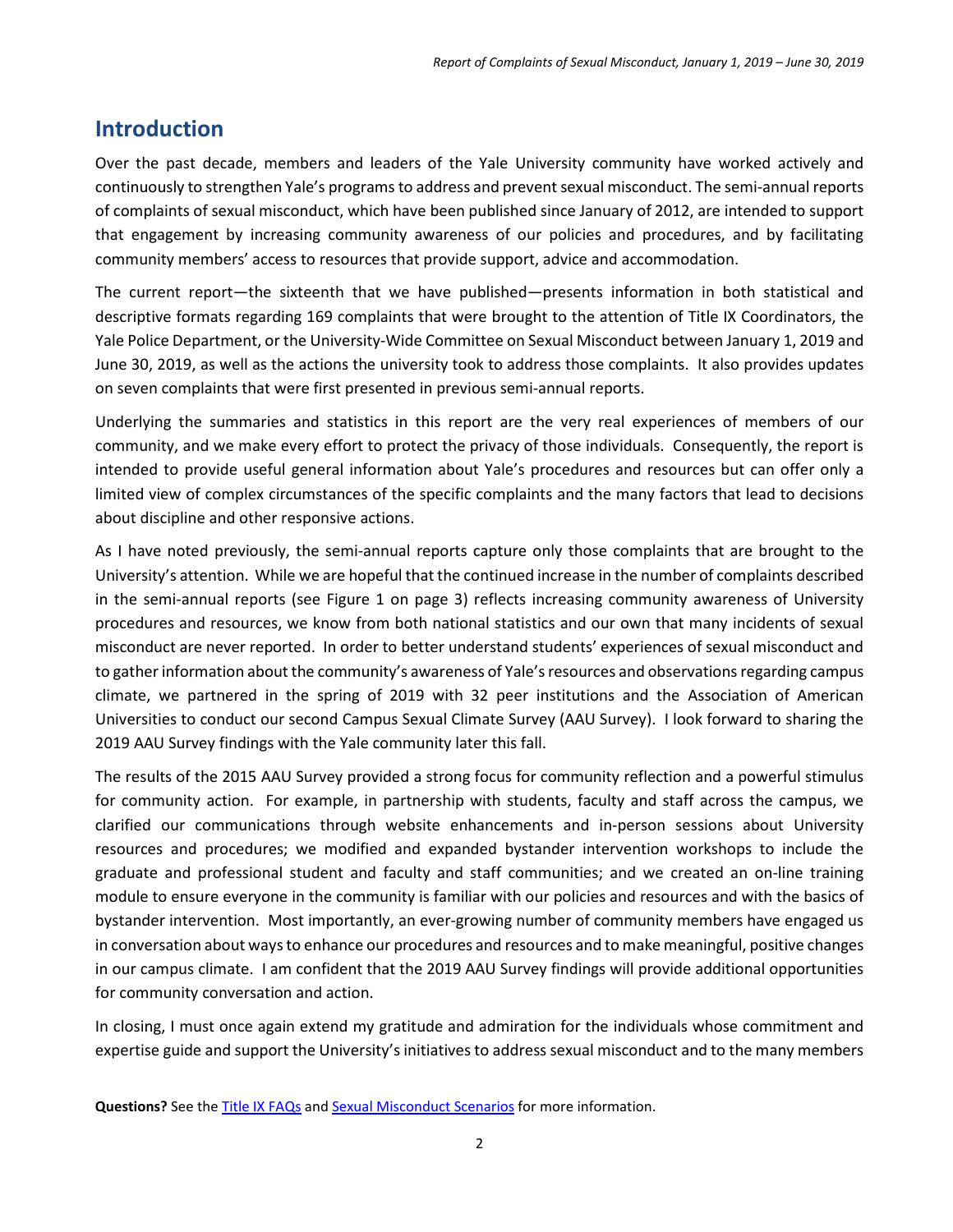of the Yale community who engage thoughtfully and actively in our efforts to make our campus a better place. If you have questions about the report or wish to get involved in our programs, do not hesitate to contact my office at 203-432-6854 or [titleix@yale.edu.](mailto:titleix@yale.edu) Additional information about our programs is available at [http://smr.yale.edu](http://smr.yale.edu/) and past semi-annual reports are available at [http://provost.yale.edu/title-ix/reports.](http://provost.yale.edu/title-ix/reports)

Stephanie Spangler September 18, 2019



#### Figure 1. Sexual Misconduct Complaints brought forward July 1, 2011 – June 30, 2019

<span id="page-2-0"></span>**Figure 1**. Complaints of sexual misconduct brought forward between July 1, 2011 and June 30, 2019. Colors represent the university office/committee that primarily handled the complaint.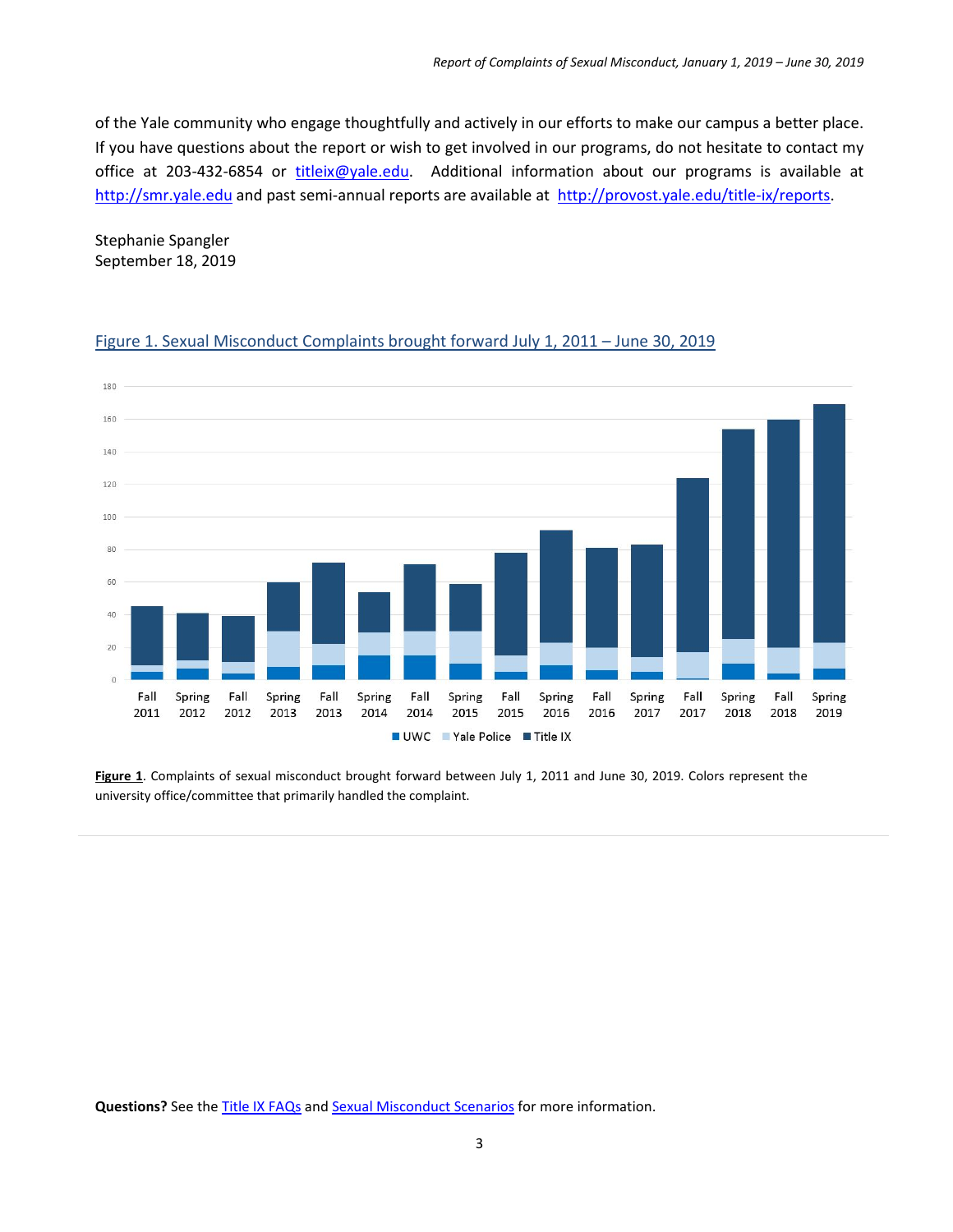# **Guide to this Report**

This report includes both statistical and descriptive summaries of the complaints brought forward within this reporting period (January 1 – June 30, 2019) which are organized according to the office or committee that addressed the complaint most recently and/or definitively: the University-Wide Committee on Sexual Misconduct (UWC), the Title IX coordinators, and the Yale Police Department (YPD).

The statistical summaries present the complaints by complainant affiliation, by respondent affiliation, by gender configuration, and lastly by the venue through which the complaint was primarily addressed. Throughout the narrative portion of the report you will find cases that engaged more than one of these venues, showing the close coordination of the UWC, the Title IX coordinators, and the YPD in working with complainants to best meet their needs.

While intended to be broadly informative, the report does have limitations. Because of privacy obligations, the report cannot fully convey the variety and complexity of circumstances associated with cases that may appear similar in the brief narrative descriptions. Likewise, the report assigns complaints to general categories such as "sexual assault" and "sexual harassment" that encompass broad ranges of behavior. For example, Yale University defines "sexual assault" as "any kind of nonconsensual sexual contact, including rape, groping, or any other nonconsensual sexual touching." We have embedded links to key definitions and terminology in the report (which also appear at the end of this report), so that readers can understand what behaviors may be included in any category. We have also included links to [Frequently Asked Questions](http://provost.yale.edu/title-ix/faq) and to hypothetical case [scenarios,](http://smr.yale.edu/sites/default/files/files/Sexual-Misconduct-Scenarios.pdf) which illustrate Yale's definition of consent. Readers can find comprehensive information about Yale's policies, definitions and procedures in the guide "Preventing and Responding to Sexual Misconduct: [Building a Climate of Safety and Respect at Yale.](https://smr.yale.edu/sites/default/files/files/Guide-Preventing-and-Responding-to-Sexual-Misconduct.pdf)"

## <span id="page-3-0"></span>**Statistical Summary of Complaints[i](#page-3-1)**

The statistics below include all complaints of sexual misconduct brought forward within this reporting period (January 1 – June 30, 2019), regardless of when the alleged events occurred. To avoid duplication, the tables and charts below do not include complaints presented as updates in this report since these complaints were already included in the statistical summaries of previous reports (information about the updates to these complaints can be found on pages 8 and 18 of this report). The complaints of sexual misconduct are sorted in broad categories(e.g., sexual assault, intimate partner violence, sexual harassment) based on the complainant's allegations. Complaints involving more than one allegation of sexual misconduct are listed only once. The complainant is the person who reported having experienced misconduct, or, in the case of third-party complaints, the person who is reported to have experienced it. The respondent is the person (or persons) alleged to have committed the misconduct.

<span id="page-3-1"></span><sup>&</sup>lt;sup>i</sup> The sexual assault data in this report will not correspond to Yale's annual report required under the federal Clery Act because this report uses a more expansive definition of sexual assault and includes cases from a broader geographic jurisdiction than in the Clery report.

**Questions?** See th[e Title IX FAQs](http://provost.yale.edu/title-ix/faq) an[d Sexual Misconduct Scenarios](http://smr.yale.edu/sites/default/files/files/Sexual-Misconduct-Scenarios.pdf) for more information.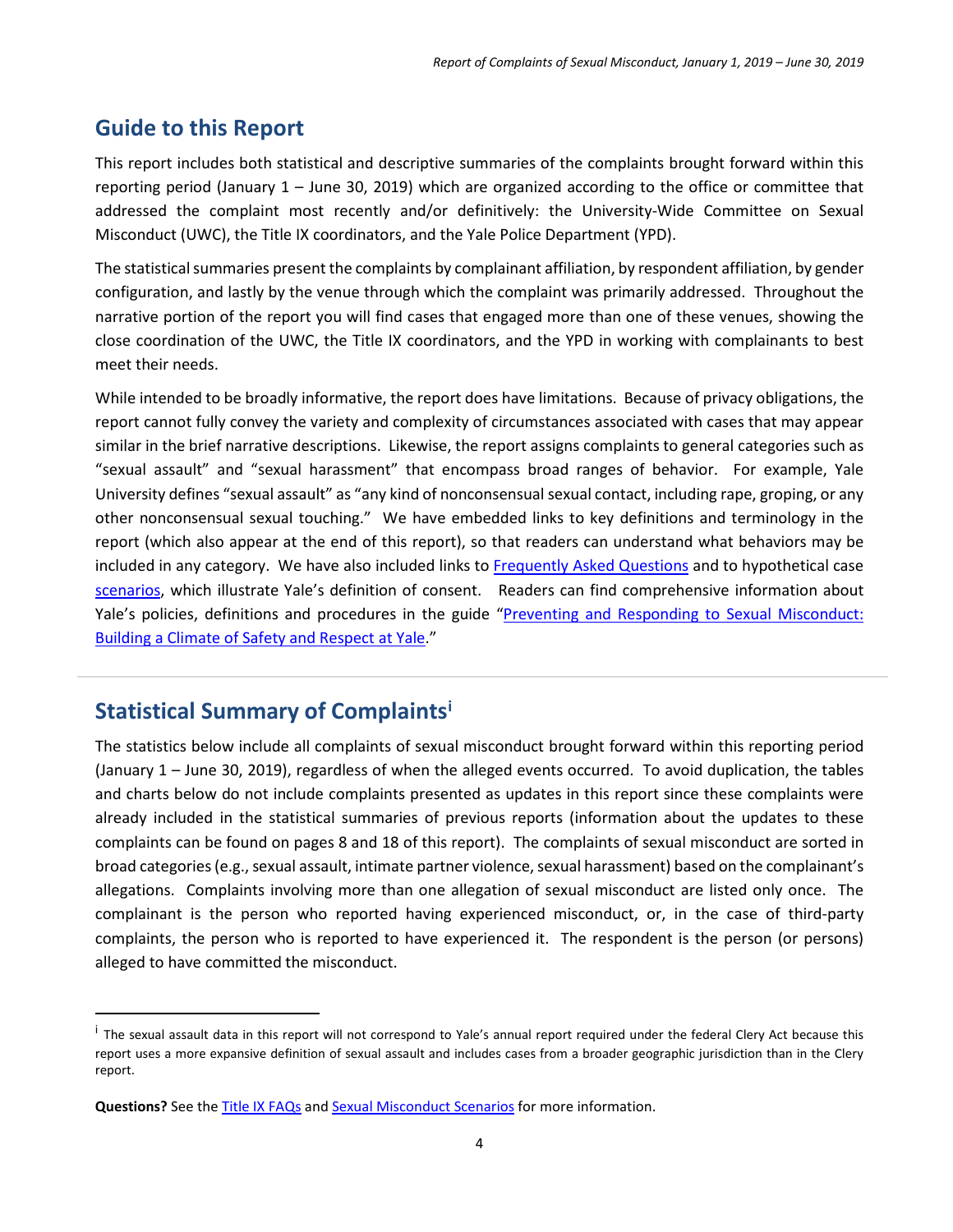

#### Figure 2. Sexual Misconduct Complaints by Behavior (169 Total Complaints)

**Figure 2**. Complaints of sexual misconduct brought forward January 1 through June 30, 2019 (see Table 1 on page 6 for more detail). Please note that this pie chart only includes complaints reported during this period.

#### Figure 3. Sexual Misconduct Complaints by University Affiliation



**Figure 3**. Complaints of sexual misconduct brought forward January 1 through June 30, 2019 categorized by behavior reported (see Table 1 on page 6 for more detail). Colors represent university affiliation of the individuals involved. (Comp. = Complainant; Resp. = Respondent)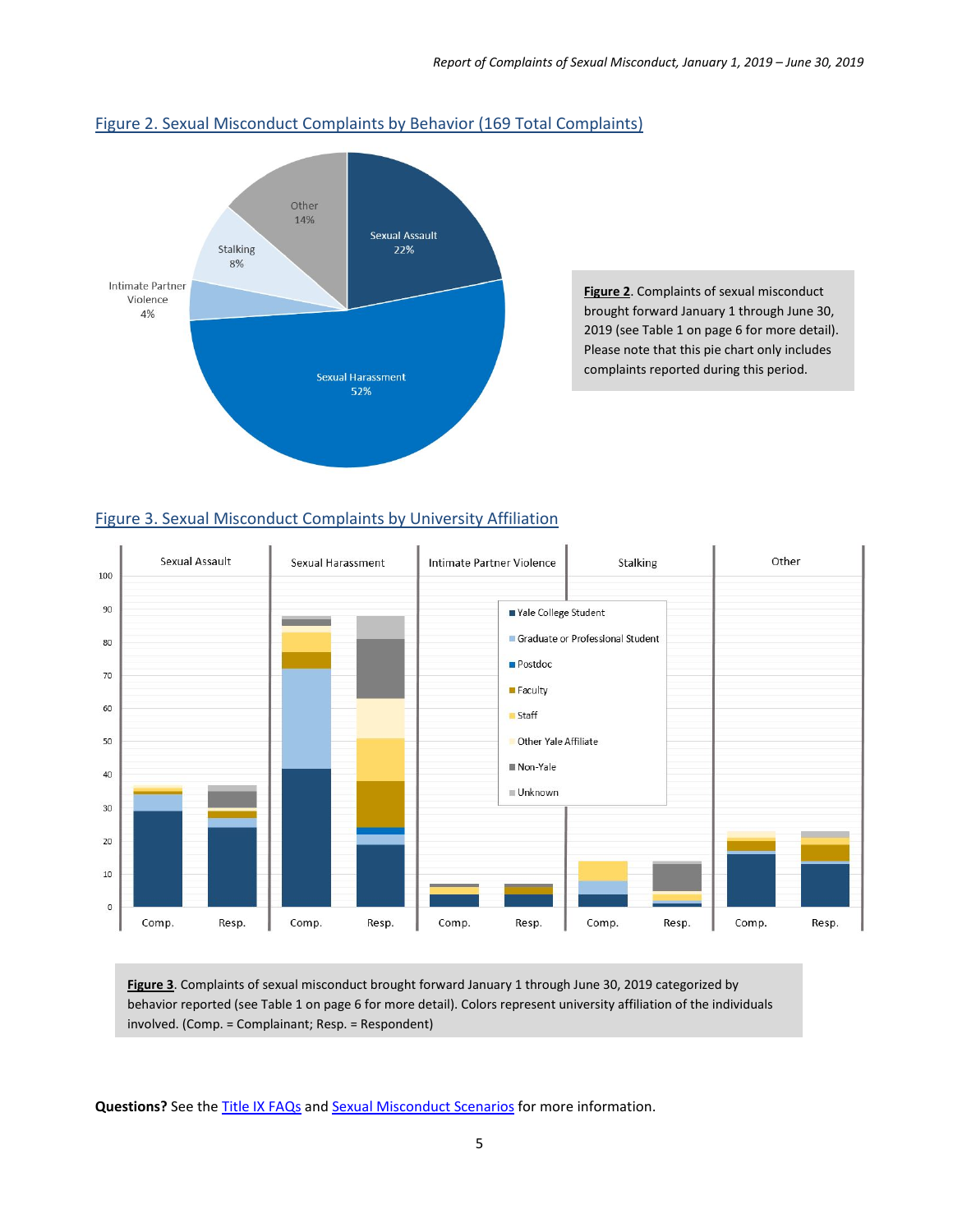|                            |             | <b>University affiliation</b> |                      |                |                |                |                   |                |                |                |
|----------------------------|-------------|-------------------------------|----------------------|----------------|----------------|----------------|-------------------|----------------|----------------|----------------|
|                            |             | Undergrad<br><b>Stdnt</b>     | Grad &<br>Prof Stdnt | <b>Staff</b>   | Post<br>doc    | Faculty        | Yale<br>Affiliate | Non-<br>Yale   | Unknown        | <b>Total</b>   |
|                            | Complainant | 29                            | 5                    | $\mathbf{1}$   | $\mathbf 0$    | $\mathbf{1}$   | $\mathbf{1}$      | $\Omega$       | $\mathbf 0$    |                |
| Sexual Assault             | Respondent  | 24                            | 3                    | 0              | 0              | $\overline{2}$ | $\mathbf{1}$      | 5              | $\overline{2}$ | 37             |
| Intimate                   | Complainant | 4                             | $\mathbf 0$          | $\overline{2}$ | $\mathbf 0$    | 0              | 0                 | $\mathbf{1}$   | $\mathbf 0$    | $\overline{ }$ |
| <b>Partner</b><br>Violence | Respondent  | 4                             | $\Omega$             | $\Omega$       | $\Omega$       | $\overline{2}$ | 0                 | 1              | $\mathbf 0$    |                |
| Sexual                     | Complainant | 42                            | 30                   | 6              | $\mathbf 0$    | 5              | $\overline{2}$    | $\overline{2}$ | 1              | 88             |
| Harassment                 | Respondent  | 19                            | 3                    | 13             | $\overline{2}$ | 14             | 12                | 18             | $\overline{7}$ |                |
|                            | Complainant | 4                             | $\overline{4}$       | 6              | $\mathbf 0$    | 0              | $\mathbf 0$       | $\mathbf 0$    | $\mathbf 0$    | 14             |
| <b>Stalking</b>            | Respondent  | 1                             | $\mathbf{1}$         | $\overline{2}$ | 0              | 0              | 1                 | 8              | $\mathbf{1}$   |                |
| <b>Other</b>               | Complainant | 16                            | $\mathbf{1}$         | $\mathbf{1}$   | $\Omega$       | 3              | $\overline{2}$    | $\Omega$       | $\mathbf 0$    | 23             |
|                            | Respondent  | 13                            | 1                    | $\overline{2}$ | 0              | 5              | 0                 | $\mathbf 0$    | $\overline{2}$ |                |
|                            |             |                               |                      |                |                |                |                   |                | <b>TOTAL</b>   | 169            |

#### Table 1. Sexual Misconduct Complaints by University Affiliation

#### Table 2. Sexual Misconduct Complaints by Gender Configuration

|                   |                                                |                |                | <b>Complainant gender</b> |                                                 |                                         |              |
|-------------------|------------------------------------------------|----------------|----------------|---------------------------|-------------------------------------------------|-----------------------------------------|--------------|
|                   |                                                | Female         | <b>Male</b>    | Other Gender<br>Identity  | <b>Multiple Mixed</b><br>Gender<br>Complainants | <b>Gender Not</b><br>Known/<br>Reported | <b>Total</b> |
|                   | Female                                         | $\overline{2}$ | 6              | 0                         | $\mathbf 0$                                     | 3                                       | 11           |
|                   | Male                                           | 98             | 8              | 0                         | $\mathbf 0$                                     | 9                                       | 115          |
|                   | <b>Other Gender</b><br>Identity                | $\mathbf 0$    | $\mathbf 0$    | 0                         | 0                                               | $\mathbf 0$                             | $\mathbf{0}$ |
| Respondent gender | <b>Multiple Mixed</b><br>Gender<br>Respondents | $\mathbf 0$    | $\mathbf 0$    | 0                         | $\mathbf 0$                                     | 0                                       | $\mathbf{0}$ |
|                   | <b>Gender Not</b><br>Known                     | 14             | $\overline{7}$ | 3                         | 0                                               | 19                                      | 43           |
|                   | <b>Total</b>                                   | 114            | 21             | 3                         | $\mathbf 0$                                     | 31                                      | 169          |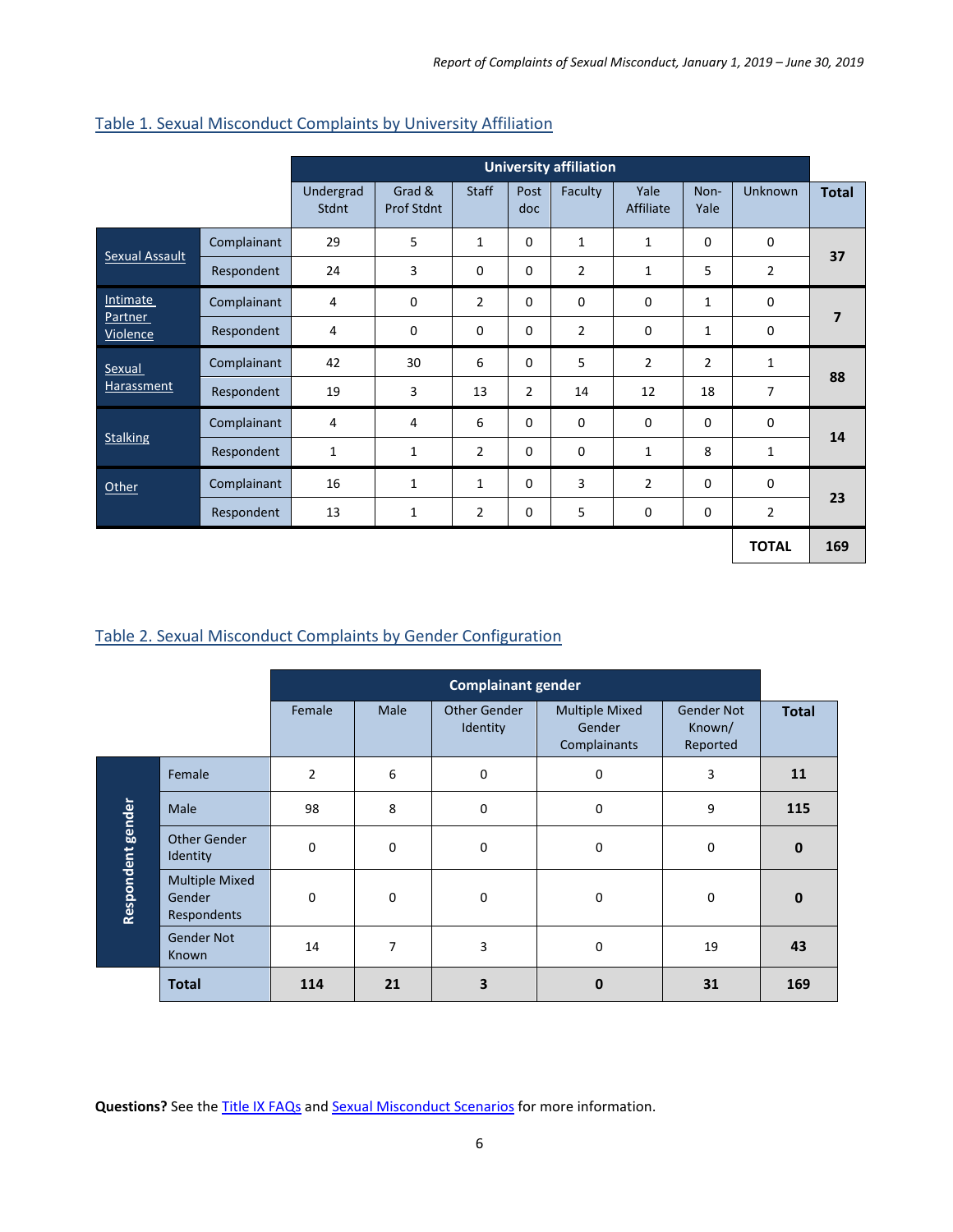|                                                  |                                            | Office or committee that addressed the complaint |                         |                |              |
|--------------------------------------------------|--------------------------------------------|--------------------------------------------------|-------------------------|----------------|--------------|
|                                                  |                                            | <b>UWC</b> - Formal                              | Title IX<br>Coordinator | <b>YPD</b>     | <b>Total</b> |
|                                                  | <b>Sexual Assault</b>                      | 6                                                | 29                      | $\overline{2}$ | 37           |
| misconduct reported<br><b>Category of sexual</b> | <b>Intimate Partner</b><br><b>Violence</b> | $\Omega$                                         | 5                       | $\overline{2}$ |              |
|                                                  | <b>Sexual</b><br>Harassment                |                                                  | 84                      | 3              | 88           |
|                                                  | <b>Stalking</b>                            | $\Omega$                                         | 6                       | 8              | 14           |
|                                                  | Other                                      | $\Omega$                                         | 22                      | 1              | 23           |
|                                                  | <b>Total</b>                               |                                                  | 146                     | 16             | 169          |

#### Table 3. Sexual Misconduct Complaints by Office or Committee

In providing a range of formal and informal options for pursuing complaints, the University seeks to meet the varied needs of potential complainants. Whenever possible, it is the complainant who decides whether or not to pursue a complaint, and in what venue. In certain unusual circumstances, such as those involving risks to the safety of individuals and/or the community, the University will bring matters to a formal hearing independently of the wishes of an individual complainant. The choice of an informal process does not imply the matter is less serious than those matters pursued through formal processes, nor does it preclude the complainant from choosing to bring a formal complaint at a later date.

# <span id="page-6-0"></span>**Descriptive Summaries of Complaints**

The descriptive summaries of complaints are organized in tables below according to the office or committee that reviewed and addressed the complaints, i.e., the University-Wide Committee on Sexual Misconduct (UWC), the Title IX coordinators, and the Yale Police Department (YPD).

<span id="page-6-1"></span>Although a complaint may be brought to multiple venues, each complaint is described only once in this report, based on which venue primarily addressed the complaint. The UWC, Title IX coordinators and YPD routinely collaborate and coordinate their activities to ensure that complaints are resolved promptly and equitably. All reports of sexual misconduct brought to the YPD, for example, are reviewed by the University Title IX Coordinator; similarly, all reports of possible criminal activity brought to the Title IX coordinators (including those reported via the UWC) are shared with the YPD.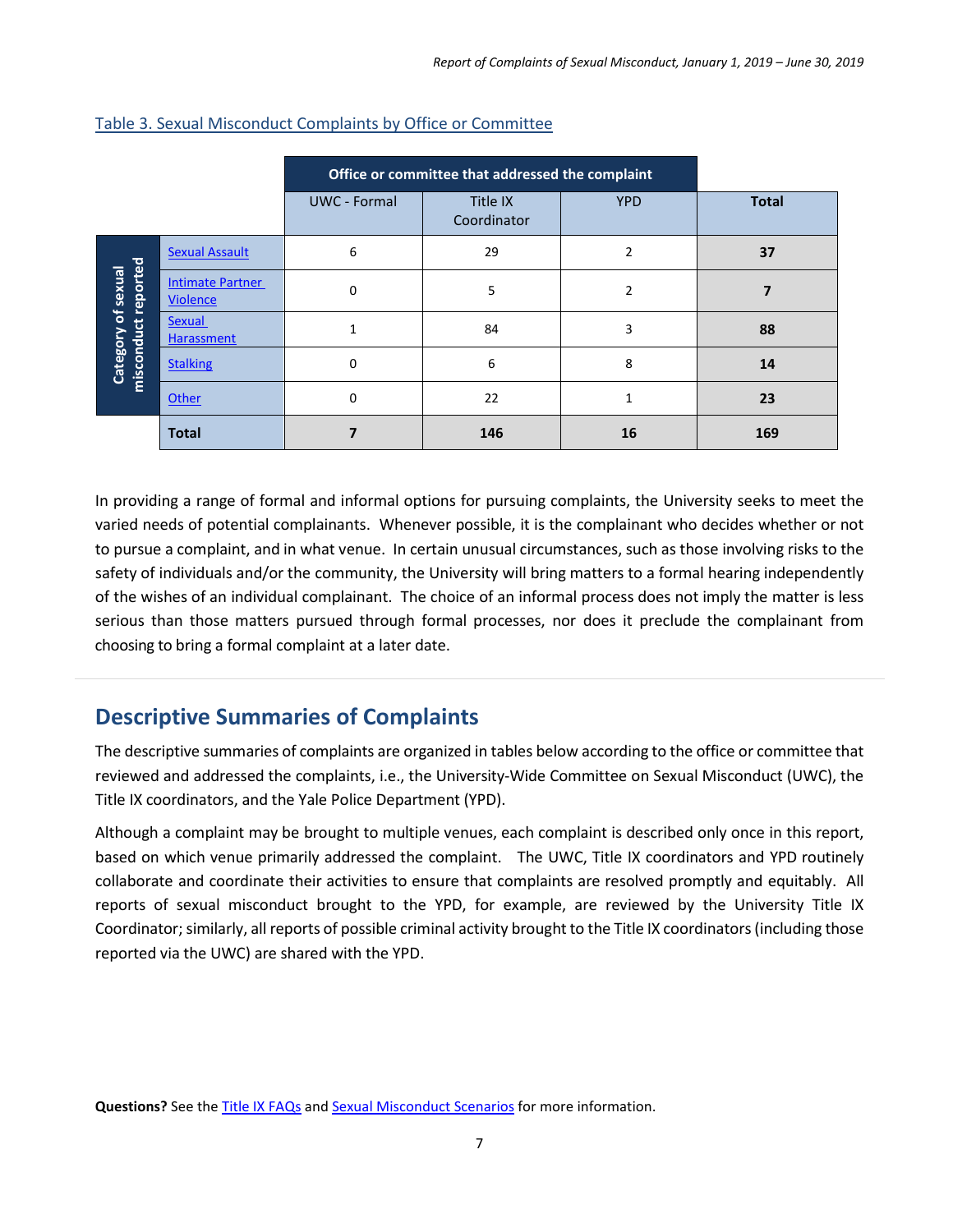## *University-Wide Committee on Sexual Misconduct: Formal Complaints*

The following complaints were pursued through formal resolution with the UWC. In every case, the complainant was provided information about all options for pursuing complaints – including formal, informal, and criminal processes – as well as information about support resources such as the Sexual Harassment and Assault Response & Education Center [\(SHARE\)](http://sharecenter.yale.edu/). See th[e UWC Procedures](http://uwc.yale.edu/) for more information. Also see page 23 of this report for an explanation of commonlyused terminology.

| <b>Complainant</b>                            | <b>Respondent</b>                     | <b>Category of</b><br><b>Misconduct</b><br><b>Reported</b> | <b>Description/Actions Taken</b>                                                                                                                                                                                                                                                                                 |
|-----------------------------------------------|---------------------------------------|------------------------------------------------------------|------------------------------------------------------------------------------------------------------------------------------------------------------------------------------------------------------------------------------------------------------------------------------------------------------------------|
| Yale College<br>Student                       | Yale College<br>Student               | Sexual assault                                             | A YC student alleged that another YC student engaged in sexual<br>penetration without consent. The UWC found sufficient evidence to<br>support the allegation. The respondent was suspended for three terms<br>and is required to complete training on sexual consent.                                           |
| Yale College<br>Student                       | Yale College<br>Student               | Sexual assault                                             | A YC student alleged that another YC student engaged in sexual<br>penetration without consent. The UWC found sufficient evidence to<br>support the allegation. The respondent was placed on probation for the<br>remainder of the respondent's affiliation with Yale. No-contact<br>restrictions were continued. |
| Yale College<br>Student                       | Yale College<br>Student               | Sexual assault                                             | A YC student alleged that another YC student engaged in groping and<br>sexual penetration without consent. The UWC found sufficient evidence<br>to support the allegations. The respondent was suspended for three<br>terms and is required to complete training on sexual consent.                              |
| Yale College<br>Student                       | Yale College<br>Student               | Sexual assault                                             | A YC student alleged that another YC student engaged in sexual touching<br>without consent. The UWC did not find sufficient evidence to support the<br>allegation.                                                                                                                                               |
| Yale College<br>Student                       | Faculty                               | Sexual assault                                             | A former YC student alleged that a faculty member engaged in<br>nonconsensual sexual activity. The UWC did not have jurisdiction because<br>the faculty member was no longer at the university at the time of the<br>complaint.                                                                                  |
| Graduate &<br>Professional<br>Student         | Graduate &<br>Professional<br>Student | Sexual assault                                             | A G&P student alleged that another G&P student engaged in sexual<br>harassment and sexual touching without consent. The complainant<br>withdrew the complaint.                                                                                                                                                   |
| Graduate &<br>Professional<br><b>Students</b> | Faculty                               | <b>Sexual</b><br>harassment                                | A Title IX Coordinator brought a formal complaint alleging that a faculty<br>member engaged in sexual misconduct directed at G&P students. The<br>case is pending.                                                                                                                                               |

*Updates to previous complaints: The complaints below were reported as pending in a previous report as complaints brought to a Title IX coordinator or the UWC. They were included in the statistical summaries in the previous report and are therefore not included in the statistical summaries at the beginning of this report.*

| <b>Complainant</b>      | <b>Respondent</b>       | Category of<br><b>Misconduct</b><br><b>Reported</b> | <b>Description/Actions Taken</b>                                                                                                                                                                                                                                                                                                                                                                                                  |
|-------------------------|-------------------------|-----------------------------------------------------|-----------------------------------------------------------------------------------------------------------------------------------------------------------------------------------------------------------------------------------------------------------------------------------------------------------------------------------------------------------------------------------------------------------------------------------|
| Yale College<br>Student | Yale College<br>Student | Sexual assault                                      | In a previous reporting period, a YC student alleged that another YC<br>student engaged in sexual touching without consent. The UWC found<br>sufficient evidence to support the allegation. The respondent was placed<br>on probation for the remainder of the respondent's affiliation with Yale<br>and was required to complete training on sexual consent and appropriate<br>behavior. No-contact restrictions were continued. |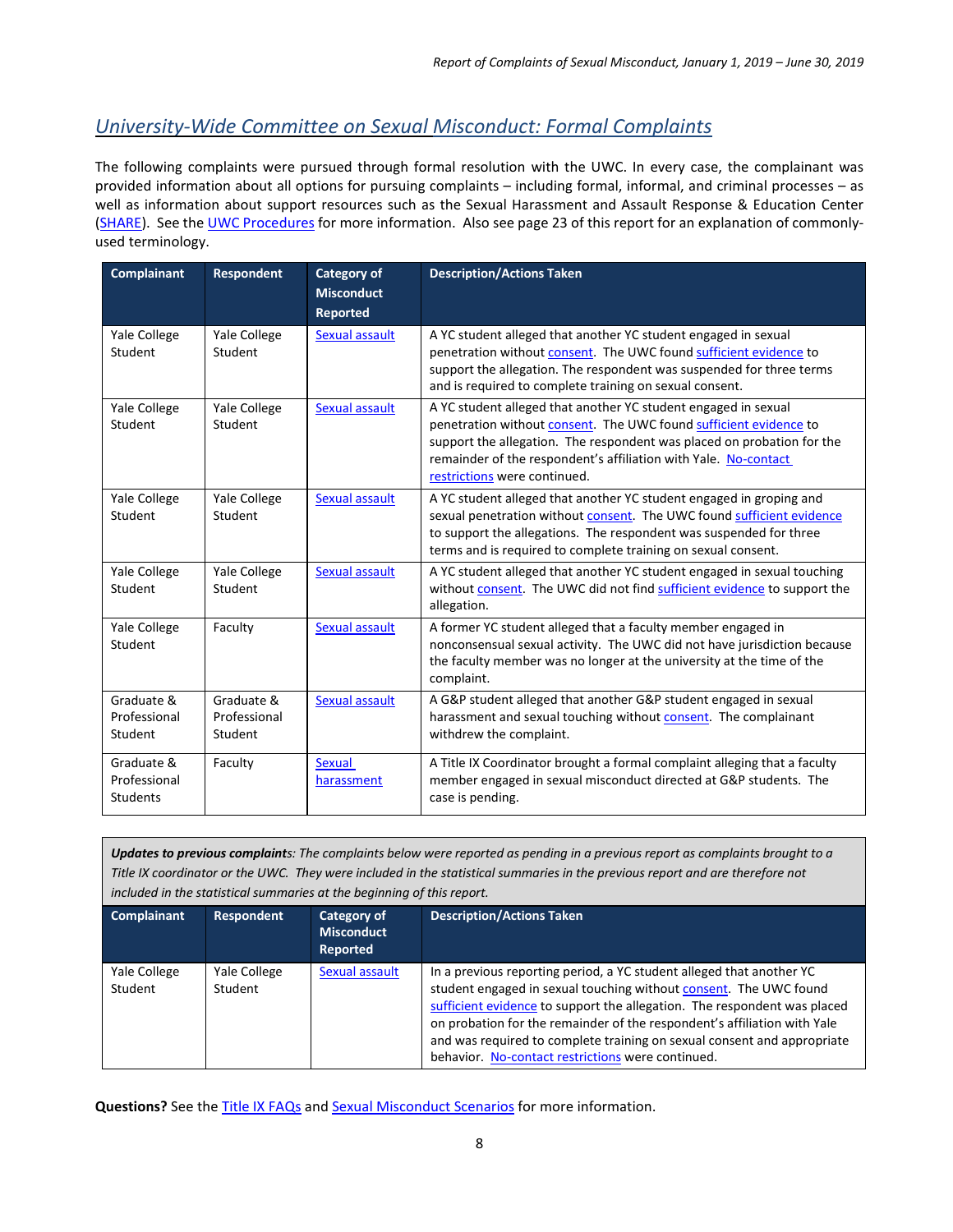## <span id="page-8-0"></span>*Title IX Coordinators*

The following complaints were brought forward to either the University Title IX Coordinator or a Deputy Title IX coordinator (any of whom are referred to here as "Title IX coordinator"). The Title IX coordinators do not conduct formal hearings. However, depending on the affiliation of the parties, they may investigate complaints to the degree possible and work with the complainant, the respondent, and, where appropriate, the respondent's supervisor to achieve a resolution of the complaint, which may include sanctions for respondents who are staff members and remedies and ongoing accommodations for the complainant. They may also put in place measures to support and protect the complainant. In making their determinations and recommendations, the Title IX coordinators strive to comply with the complainant's wishes for resolution while ensuring that the University provides a safe and nondiscriminatory environment for all members of the Yale community. See th[e Title IX](http://provost.yale.edu/title-ix) website for more information. Also see page 23 of this report for an exploration of commonlyused terminology.

*During this reporting period (January 1 – June 30, 2019), there were 146 cases brought forward to a Title IX coordinator. In addition, below are updates to complaints that were reported as pending in a previous report.*

#### **SECTION I.**

While the specific actions may vary from case to case, Title IX coordinators respond to complaints by addressing any immediate concerns a complainant may have, connecting complainants and respondents with appropriate resources, ensuring that complainants are fully aware of the options available for further action, and helping to facilitate those actions.

In the following complaints, the complainant chose to pursue a resolution of the complaint with a Title IX coordinator. In some cases, the complainant requested that the Title IX coordinator facilitate accommodations or other actions. In other cases, the coordinator identified measures that might be taken (e.g., departmental training, academic/workplace accommodations) without revealing to the respondent that a report has been made and consulted with the complainant prior to implementing these measures. In these cases, the complainant was informed that no direct action can be taken against a respondent without providing notice of the complaint to the respondent. In every case, the complainant was provided information about all options for pursuing complaints – including formal, informal, and criminal processes – as well as information about support resources such as the Sexual Harassment and Assault Response & Education (SHARE) Center.

| Complainant             | Respondent              | <b>Category of</b><br><b>Misconduct</b><br>Reported | <b>Description/Actions Taken</b>                                                                                                                                                                                                                                                                                                               |
|-------------------------|-------------------------|-----------------------------------------------------|------------------------------------------------------------------------------------------------------------------------------------------------------------------------------------------------------------------------------------------------------------------------------------------------------------------------------------------------|
| Yale College<br>Student | Yale College<br>Student | Intimate<br>partner<br>violence                     | An administrator reported that a YC student was physically assaulted by<br>another YC student with whom the complainant had been in a<br>relationship. The administrator, in consultation with the Title IX<br>coordinator, implemented academic accommodations for the complainant<br>and implemented campus restrictions for the respondent. |
| Yale College<br>Student | Yale College<br>Student | <b>Sexual</b><br>harassment                         | A YC student reported that another YC student made unwanted advances<br>toward the complainant. The Title IX coordinator implemented academic<br>accommodations for the complainant.                                                                                                                                                           |
| Yale College<br>Student | Yale College<br>Student | Sexual assault                                      | A YC student reported that another YC student engaged in sexual activity<br>without consent. The case is pending.                                                                                                                                                                                                                              |
| Yale College<br>Student | Yale College<br>Student | Other                                               | A YC student reported experiencing sexual misconduct by an unidentified<br>YC student. The Title IX coordinator implemented academic<br>accommodations for the complainant.                                                                                                                                                                    |

Questions? See th[e Title IX FAQs](http://provost.yale.edu/title-ix/faq) an[d Sexual Misconduct Scenarios](http://smr.yale.edu/sites/default/files/files/Sexual-Misconduct-Scenarios.pdf) for more information.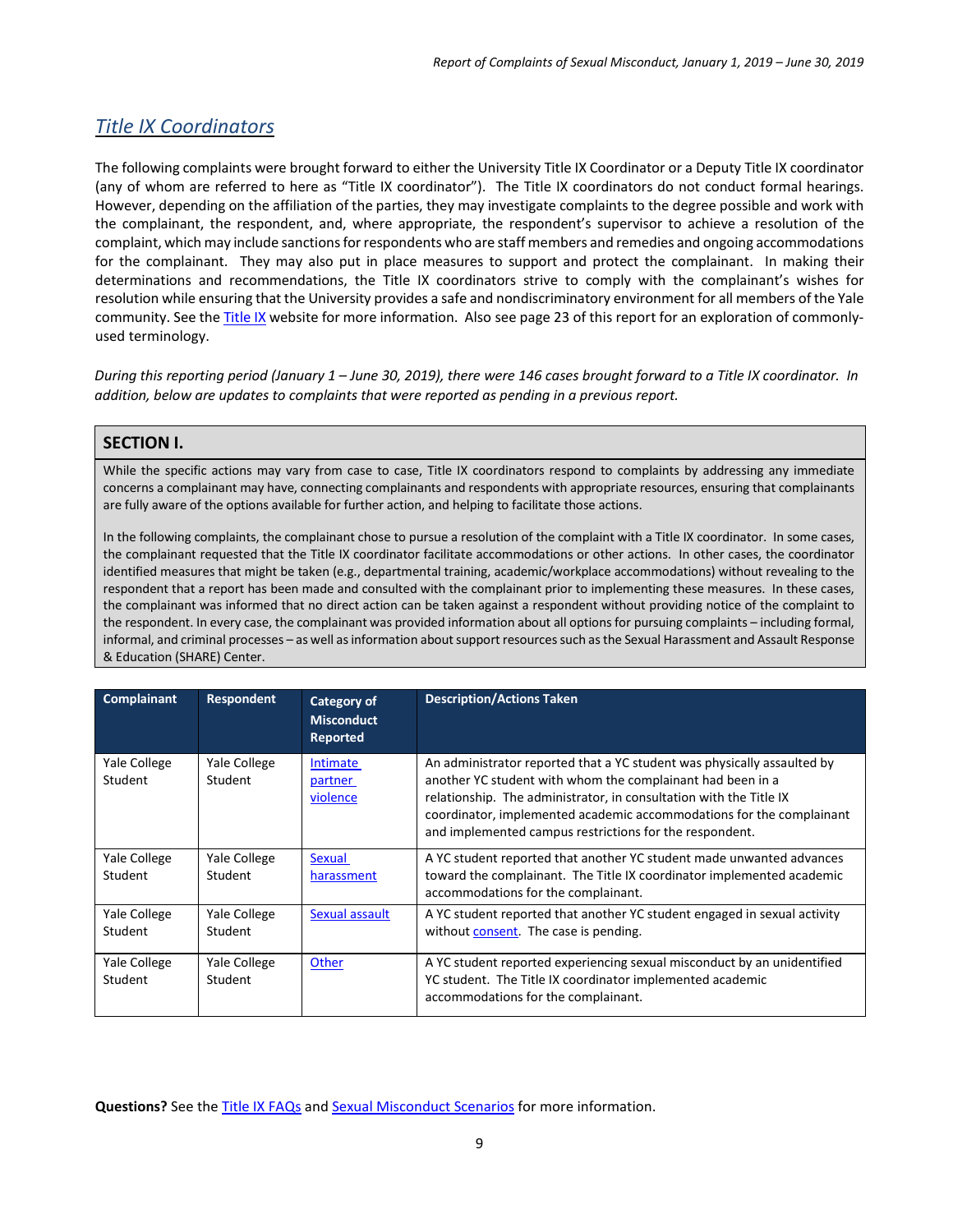| <b>Complainant</b>      | Respondent              | Category of<br><b>Misconduct</b><br><b>Reported</b> | <b>Description/Actions Taken</b>                                                                                                                                                                                                                                                                                                                                                             |
|-------------------------|-------------------------|-----------------------------------------------------|----------------------------------------------------------------------------------------------------------------------------------------------------------------------------------------------------------------------------------------------------------------------------------------------------------------------------------------------------------------------------------------------|
| Yale College<br>Student | Yale College<br>Student | <b>Sexual</b><br>harassment                         | A YC student reported that another YC student made unwanted advances<br>toward the complainant and other students. A YC administrator, in<br>consultation with a Title IX coordinator, counseled the respondent on<br>appropriate conduct, facilitated a no-contact agreement between the<br>parties, and implemented residential accommodations for the<br>complainant.                     |
| Yale College<br>Student | Yale College<br>Student | <b>Sexual</b><br>harassment                         | A YC student reported that another YC student made inappropriate<br>comments to the complainant and others on multiple occasions. The case<br>is pending.                                                                                                                                                                                                                                    |
| Yale College<br>Student | Yale College<br>Student | <b>Sexual assault</b>                               | A YC student reported that another YC student engaged in sexual touching<br>without consent. The case is pending.                                                                                                                                                                                                                                                                            |
| Yale College<br>Student | Yale College<br>Student | Other                                               | A third party reported that an unidentified YC student in a leadership<br>position made inappropriate advances to other unidentified YC students<br>participating in the same program. The Title IX coordinator worked with<br>the program staff to provide additional training to all program<br>participants.                                                                              |
| Yale College<br>Student | Yale College<br>Student | <b>Sexual assault</b>                               | A YC student reported that another YC student engaged in sexual touching<br>without consent. After consulting with the complainant, the Title IX<br>coordinator counseled the respondent on appropriate conduct and<br>facilitated a no-contact agreement between the parties.                                                                                                               |
| Yale College<br>Student | Yale College<br>Student | <b>Sexual</b><br>harassment                         | A YC student reported that another YC student made unwanted advances<br>toward the complainant on a number of occasions. A YC administrator, in<br>consultation with a Title IX coordinator, implemented residential and<br>academic accommodations for the complainant.                                                                                                                     |
| Yale College<br>Student | Yale College<br>Student | <b>Stalking</b>                                     | A YC student reported that another YC student with whom the<br>complainant had been in a relationship sent unwanted and distressing<br>messages to the complainant and went uninvited to the complainant's<br>residence on a number of occasions. The Title IX coordinator counseled<br>the respondent on appropriate conduct and facilitated a no-contact<br>agreement between the parties. |
| Yale College<br>Student | Yale College<br>Student | Intimate<br><u>partner</u><br>violence              | A YC student reported that another YC student with whom the<br>complainant had been in a relationship physically assaulted the<br>complainant. The Title IX coordinator counseled the respondent on<br>appropriate conduct and facilitated a no-contact agreement between the<br>parties.                                                                                                    |
| Yale College<br>Student | Yale College<br>Student | Sexual assault                                      | A YC student reported that another YC student engaged in sexual touching<br>of the complainant without consent. After consulting with the<br>complainant, the Title IX coordinator counseled the respondent on<br>appropriate conduct and referred the complainant to additional University<br>resources.                                                                                    |
| Yale College<br>Student | Yale College<br>Student | <b>Sexual assault</b>                               | A YC student reported that another YC student engaged in sexual<br>penetration without consent. After consulting with the complainant, the<br>Title IX coordinator counseled the respondent on appropriate conduct and<br>referred the respondent to additional University resources.                                                                                                        |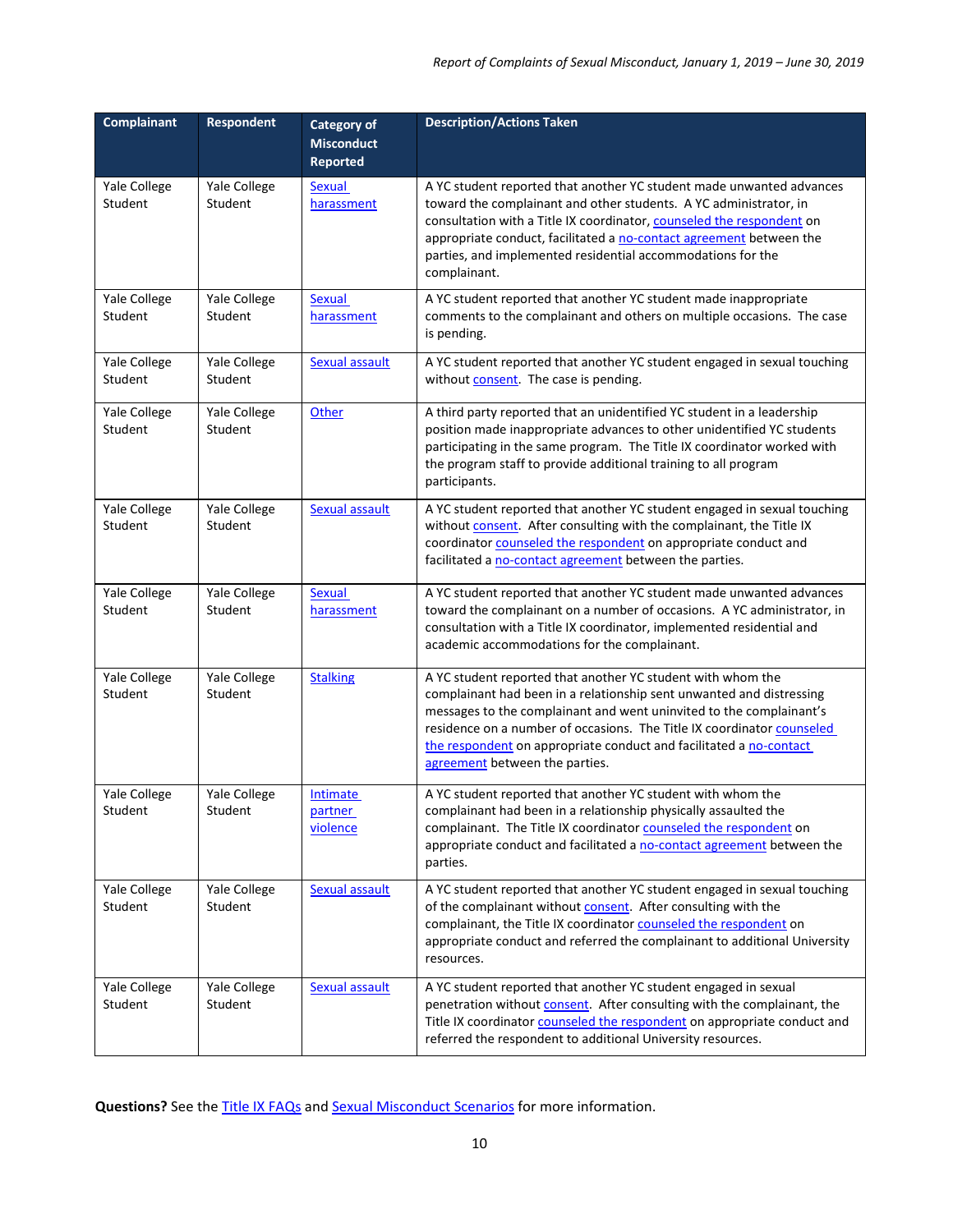| <b>Complainant</b>      | <b>Respondent</b>                     | <b>Category of</b><br><b>Misconduct</b><br><b>Reported</b> | <b>Description/Actions Taken</b>                                                                                                                                                                                                                                                                               |
|-------------------------|---------------------------------------|------------------------------------------------------------|----------------------------------------------------------------------------------------------------------------------------------------------------------------------------------------------------------------------------------------------------------------------------------------------------------------|
| Yale College<br>Student | Yale College<br>Student               | Sexual assault                                             | A YC student reported that another YC student engaged in sexual activity<br>without <b>consent</b> . The case is pending.                                                                                                                                                                                      |
| Yale College<br>Student | Yale College<br>Student               | <b>Sexual assault</b>                                      | A YC student reported that another YC student engaged in sexual<br>penetration without consent. After consulting with the complainant, the<br>Title IX coordinator counseled the respondent on appropriate conduct and<br>facilitated a no-contact agreement between the parties.                              |
| Yale College<br>Student | Yale College<br>Student               | <b>Intimate</b><br>partner<br>violence                     | A third party reported concerns that a YC student experienced threatening<br>behavior by another YC student with whom the complainant is in a<br>relationship. The case is pending.                                                                                                                            |
| Yale College<br>Student | Yale College<br>Student               | <b>Sexual assault</b>                                      | A YC student reported that another YC student engaged in sexual activity<br>with the complainant without consent. A YC administrator, in consultation<br>with the Title IX coordinator, implemented academic accommodations for<br>the complainant.                                                            |
| Yale College<br>Student | Yale College<br>Student               | Other                                                      | A YC student reported experiencing sexual misconduct by an unidentified<br>YC student. The Title IX coordinator implemented academic<br>accommodations for the complainant.                                                                                                                                    |
| Yale College<br>Student | Yale College<br>Student               | <b>Sexual assault</b>                                      | A YC student reported that another YC student engaged in sexual activity<br>without consent. The Title IX coordinator implemented academic<br>accommodations for the complainant.                                                                                                                              |
| Yale College<br>Student | Yale College<br>Student               | Sexual assault                                             | A YC student reported that another YC student engaged in sexual<br>penetration without consent. The Title IX coordinator implemented<br>residential accommodations for the complainant.                                                                                                                        |
| Yale College<br>Student | Graduate &<br>Professional<br>Student | <b>Sexual</b><br>harassment                                | YC students reported that a G&P student made inappropriate comments<br>to the complainants. The Title IX coordinator counseled the respondent<br>on appropriate conduct. The respondent is no longer at the University.                                                                                        |
| Yale College<br>Student | Graduate &<br>Professional<br>Student | Sexual assault                                             | A YC student reported that a G&P student engaged in sexual penetration<br>without consent. After consulting with the complainant, the Title IX<br>coordinator counseled the respondent on appropriate conduct and<br>facilitated a no-contact agreement between the parties.                                   |
| Yale College<br>Student | Staff                                 | Sexual<br>harassment                                       | A YC student reported that a staff member made inappropriate comments<br>to the complainant. The case is pending.                                                                                                                                                                                              |
| Yale College<br>Student | Staff                                 | <b>Sexual</b><br>harassment                                | A third party reported that a staff member made inappropriate comments<br>of a personal nature to YC students. The Title IX coordinator investigated<br>and substantiated the allegations. The Title IX coordinator counseled the<br>respondent on appropriate conduct.                                        |
| Yale College<br>Student | Staff                                 | Sexual<br>harassment                                       | A YC student reported that a staff member made inappropriate comments<br>of a personal nature to the complainant. The Title IX coordinator<br>investigated and could not substantiate the allegations. The Title IX<br>coordinator counseled the respondent on appropriate conduct.                            |
| Yale College<br>Student | Staff                                 | Sexual<br>harassment                                       | A former YC student reported that a former staff member paid unwanted<br>attention to the complainant while both were at the University. The<br>respondent was no longer at Yale at the time of the complaint. The Title IX<br>coordinator will conduct training on appropriate conduct for the<br>department. |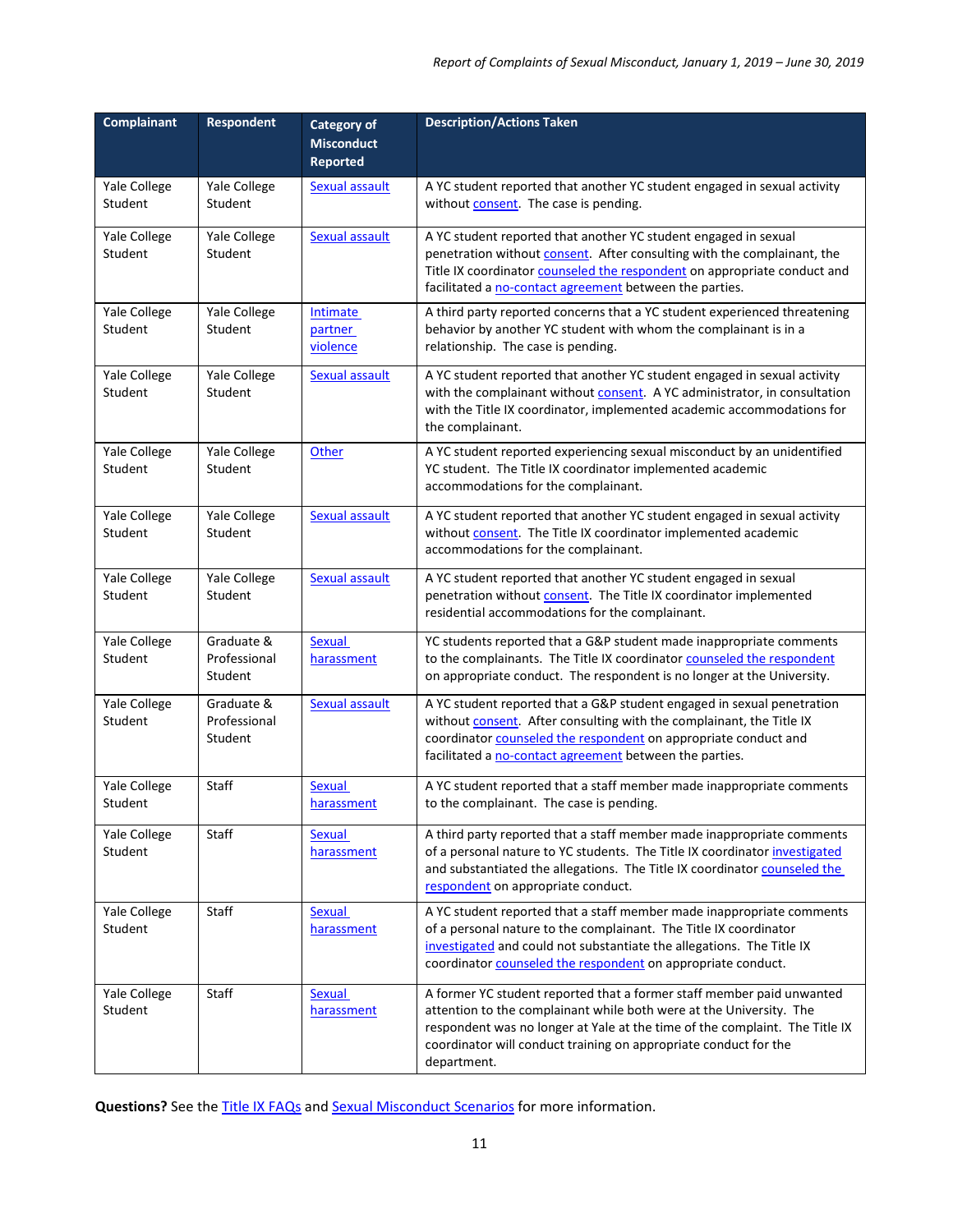| Complainant             | <b>Respondent</b> | Category of<br><b>Misconduct</b><br><b>Reported</b> | <b>Description/Actions Taken</b>                                                                                                                                                                                                                                                                                                                                                                                                 |
|-------------------------|-------------------|-----------------------------------------------------|----------------------------------------------------------------------------------------------------------------------------------------------------------------------------------------------------------------------------------------------------------------------------------------------------------------------------------------------------------------------------------------------------------------------------------|
| Yale College<br>Student | Staff             | <b>Sexual</b><br>harassment                         | Former YC students reported that a former staff member made<br>inappropriate comments to the complainants while they were at the<br>University. The respondent was no longer at Yale at the time of the<br>complaint.                                                                                                                                                                                                            |
| Yale College<br>Student | Staff             | <b>Sexual</b><br>harassment                         | A YC student reported that a staff member made inappropriate comments<br>to the complainant on a number of occasions. The Title IX coordinator<br>investigated and found sufficient evidence to support the allegation. The<br>respondent's employment was terminated.                                                                                                                                                           |
| Yale College<br>Student | Faculty           | Sexual<br>harassment                                | A YC student reported that a faculty member made inappropriate<br>comments of a personal nature to the complainant on multiple occasions.<br>The case is pending.                                                                                                                                                                                                                                                                |
| Yale College<br>Student | Yale Affiliate    | <b>Sexual</b><br>harassment                         | A YC student reported that a visiting scholar made inappropriate<br>comments and unwanted advances toward the complainant. An<br>administrator, in consultation with the Title IX coordinator, implemented<br>restrictions on the respondent's activities on campus and referred the<br>complainant to additional University resources.                                                                                          |
| Yale College<br>Student | Yale Affiliate    | <b>Sexual</b><br>harassment                         | A YC student reported that a Yale affiliate made inappropriate comments<br>to the complainant at an off-campus event. The respondent's supervisor,<br>in consultation with the Title IX coordinator, counseled the respondent on<br>appropriate conduct.                                                                                                                                                                         |
| Yale College<br>Student | Non-Yale          | <b>Sexual assault</b>                               | A YC student reported that a non-Yale individual engaged in sexual activity<br>without consent at an off-campus event. The Title IX coordinator<br>implemented academic accommodations for the complainant and referred<br>the complainant to other University resources.                                                                                                                                                        |
| Yale College<br>Student | Non-Yale          | <b>Sexual</b><br>harassment                         | A YC student reported that a non-Yale individual, posing as a member of<br>the Yale community, sent the complainant inappropriate messages via a<br>social media platform. The Title IX coordinator, in consultation with other<br>administrators, investigated and determined that the respondent had no<br>affiliation with the University. The coordinator referred the complainant<br>to the YPD to discuss safety planning. |
| Yale College<br>Student | Non-Yale          | <b>Sexual assault</b>                               | A YC student reported that a visiting student engaged in sexual touching of<br>the complainant without <b>consent</b> and made inappropriate comments to<br>other students at an off-campus event. An administrator, in consultation<br>with a Title IX coordinator, implemented campus restrictions for the<br>respondent and reviewed safety protocols for future events.                                                      |
| Yale College<br>Student | Non-Yale          | <b>Sexual assault</b>                               | A YC student reported that a non-Yale individual engaged in sexual<br>touching without consent at an off-campus event. The case is pending.                                                                                                                                                                                                                                                                                      |
| Yale College<br>Student | Non-Yale          | Sexual<br>harassment                                | A YC student reported that a non-Yale individual made inappropriate<br>comments to the complainant. The Title IX coordinator implemented<br>academic accommodations for the complainant.                                                                                                                                                                                                                                         |
| Yale College<br>Student | Unknown           | Other                                               | A YC student reported experiencing sexual misconduct by an unidentified<br>individual. The Title IX coordinator implemented academic<br>accommodations for the complainant.                                                                                                                                                                                                                                                      |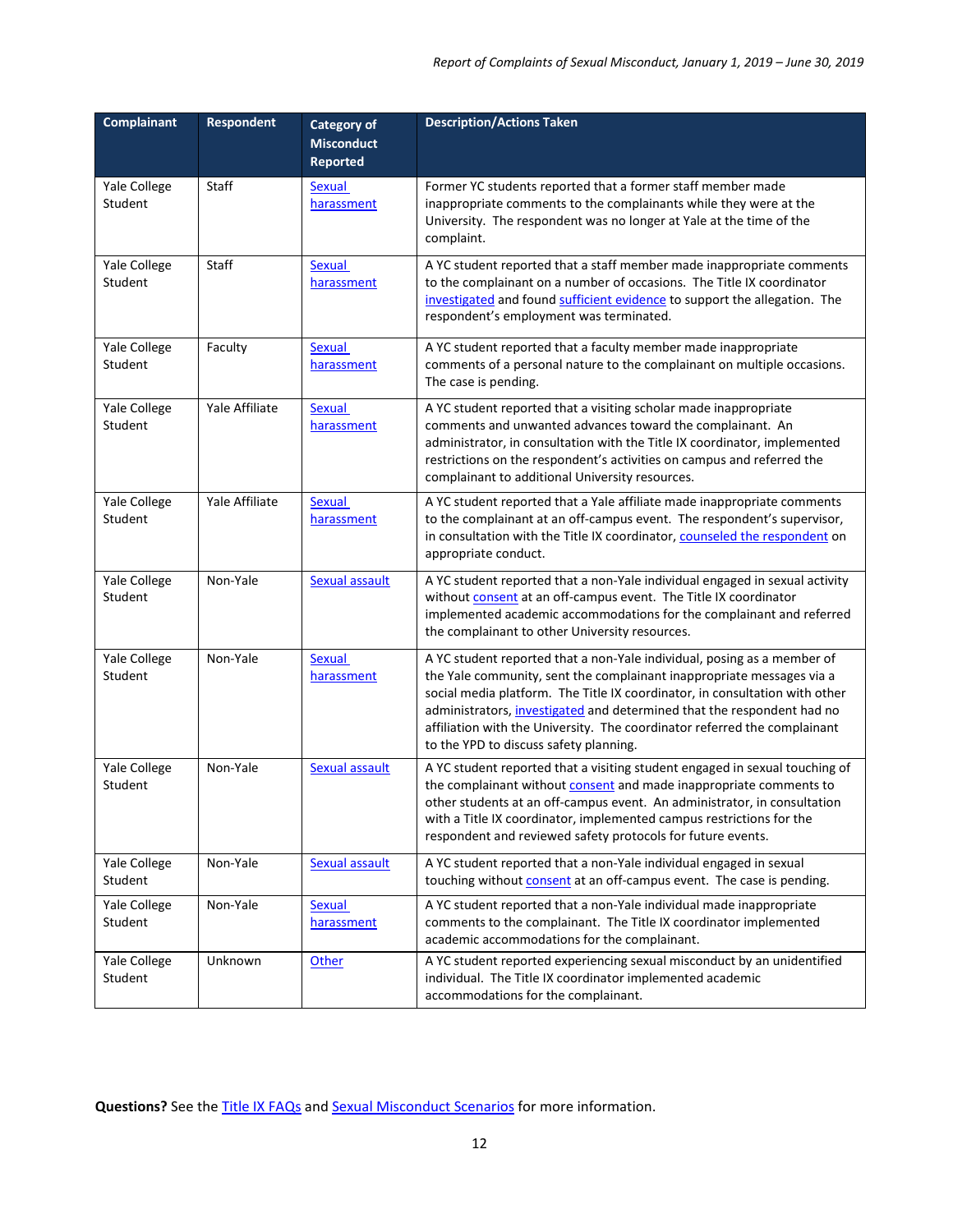| <b>Complainant</b>                    | Respondent                            | <b>Category of</b><br><b>Misconduct</b><br><b>Reported</b> | <b>Description/Actions Taken</b>                                                                                                                                                                                                                                                                                                             |
|---------------------------------------|---------------------------------------|------------------------------------------------------------|----------------------------------------------------------------------------------------------------------------------------------------------------------------------------------------------------------------------------------------------------------------------------------------------------------------------------------------------|
| Graduate &<br>Professional<br>Student | Graduate &<br>Professional<br>Student | Sexual<br>harassment                                       | A G&P student reported that another G&P student paid unwanted<br>attention to the complainant. The Title IX coordinator counseled the<br>respondent on appropriate conduct and facilitated a no-contact<br>agreement between the parties.                                                                                                    |
| Graduate &<br>Professional<br>Student | Graduate &<br>Professional<br>Student | <b>Stalking</b>                                            | A G&P student reported that another G&P student sent unwanted and<br>distressing messages to the complainant on multiple occasions. The Title<br>IX coordinator counseled the respondent on appropriate conduct and<br>facilitated a no-contact agreement between the parties.                                                               |
| Graduate &<br>Professional<br>Student | Staff                                 | <b>Sexual</b><br>harassment                                | A G&P student reported that a staff member made inappropriate<br>comments to the complainant. The respondent's supervisor, in<br>consultation with the Title IX coordinator, counseled the respondent on<br>appropriate conduct.                                                                                                             |
| Graduate &<br>Professional<br>Student | Staff                                 | Other                                                      | A G&P student reported that a staff member violated the no-contact<br>restrictions imposed after a prior complaint of sexual misconduct. A<br>Human Resources representative, in consultation with the Title IX<br>coordinator, investigated and substantiated the allegations. The<br>respondent resigned their position at the University. |
| Graduate &<br>Professional<br>Student | <b>Staff</b>                          | <b>Sexual</b><br>harassment                                | An anonymous G&P student reported that a staff member made<br>inappropriate comments to students. The Title IX coordinator counseled<br>the respondent and referred the respondent for additional counseling on<br>appropriate conduct.                                                                                                      |
| Graduate &<br>Professional<br>Student | Postdoctoral<br><b>Trainee</b>        | <b>Sexual</b><br>harassment                                | A G&P student reported that a postdoctoral trainee made inappropriate<br>comments to the complainant and others. The Title IX coordinator<br>counseled the respondent and referred the respondent for additional<br>counseling on appropriate conduct.                                                                                       |
| Graduate &<br>Professional<br>Student | Faculty                               | <b>Sexual</b><br>harassment                                | A third party reported that a faculty member made inappropriate<br>comments to unidentified G&P students on multiple occasions. The Title<br>IX coordinator investigated and could not substantiate the allegations.                                                                                                                         |
| Graduate &<br>Professional<br>Student | Faculty                               | <b>Sexual</b><br>harassment                                | A faculty member reported that another faculty member engaged in<br>inappropriate sexual conduct in the presence of a G&P student. The case<br>is pending.                                                                                                                                                                                   |
| Graduate &<br>Professional<br>Student | Faculty                               | <b>Sexual</b><br>harassment                                | A G&P student reported that a faculty member paid unwanted attention<br>to the complainant and other G&P students. The respondent's supervisor<br>counseled the respondent on appropriate conduct.                                                                                                                                           |
| Graduate &<br>Professional<br>Student | Faculty                               | <b>Sexual</b><br>harassment                                | A G&P student reported that a faculty member made inappropriate<br>comments to the complainant. The case is pending.                                                                                                                                                                                                                         |
| Graduate &<br>Professional<br>Student | Faculty                               | <b>Sexual</b><br>harassment                                | A G&P student reported that a former faculty member inappropriately<br>touched the complainant at a time when both were at the University. The<br>case is pending.                                                                                                                                                                           |
| Graduate &<br>Professional<br>Student | Faculty                               | Sexual<br>harassment                                       | Anonymous G&P students reported that, during the student's training at<br>an off-campus worksite, a faculty member made inappropriate comments<br>to the complainants and other trainees. The respondent's supervisor<br>counseled the respondent on appropriate workplace interactions and will<br>monitor the situation.                   |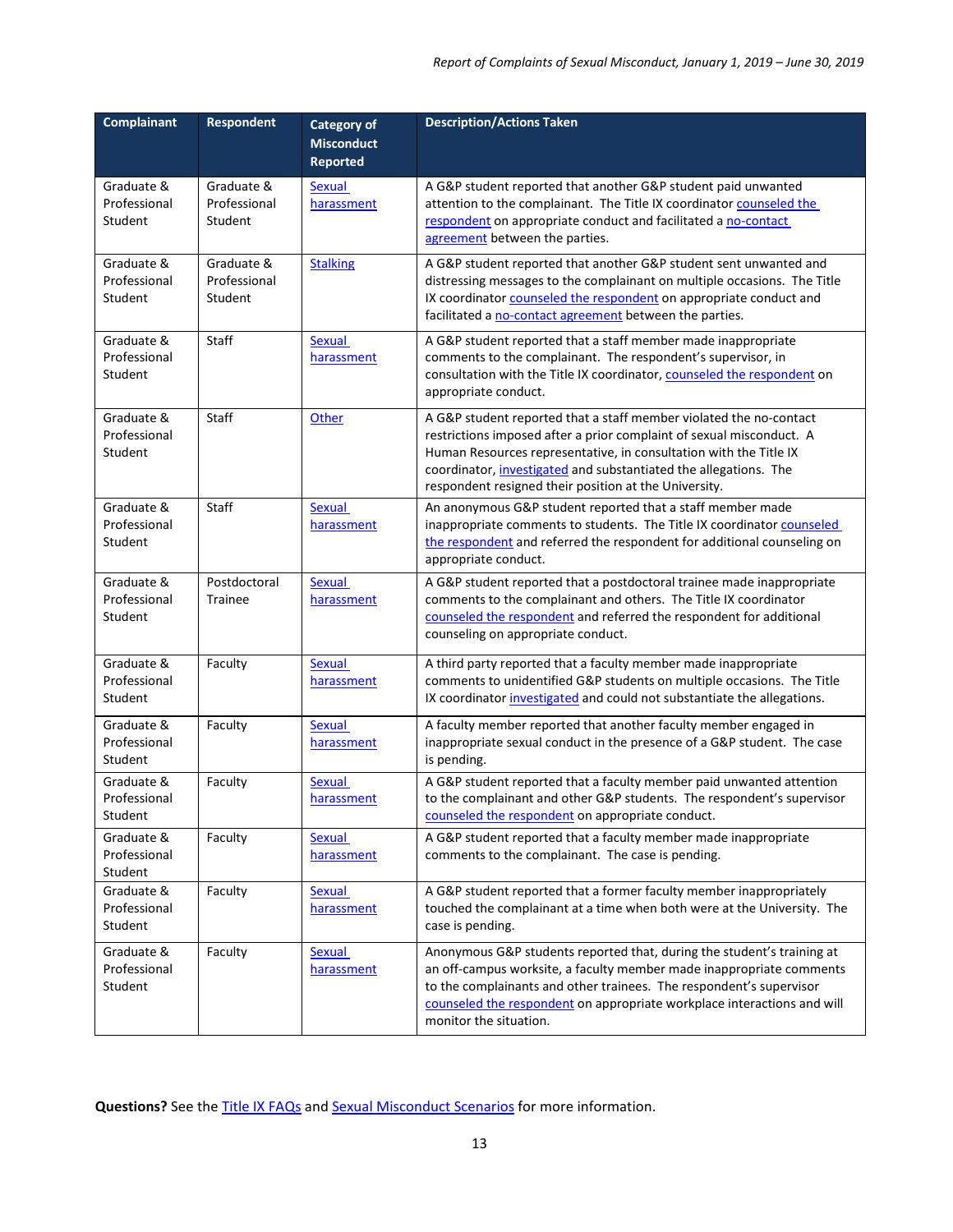| <b>Complainant</b>                    | Respondent     | <b>Category of</b><br><b>Misconduct</b><br><b>Reported</b> | <b>Description/Actions Taken</b>                                                                                                                                                                                                                                                                                                                |
|---------------------------------------|----------------|------------------------------------------------------------|-------------------------------------------------------------------------------------------------------------------------------------------------------------------------------------------------------------------------------------------------------------------------------------------------------------------------------------------------|
| Graduate &<br>Professional<br>Student | Faculty        | Sexual assault                                             | An anonymous G&P student reported that, during the student's training at<br>an off-campus worksite, a faculty member touched another G&P student<br>inappropriately. The case is pending.                                                                                                                                                       |
| Graduate &<br>Professional<br>Student | Faculty        | <b>Sexual</b><br>harassment                                | An anonymous G&P student reported that, during the student's training at<br>an off-campus worksite, a faculty member made inappropriate comments<br>to a Yale affiliate. The case is pending.                                                                                                                                                   |
| Graduate &<br>Professional<br>Student | Faculty        | Sexual<br>harassment                                       | G&P students reported that a faculty member made inappropriate<br>comments to the complainant and others. The Title IX coordinator<br>counseled the respondent on appropriate conduct.                                                                                                                                                          |
| Graduate &<br>Professional<br>Student | Yale Affiliate | <b>Stalking</b>                                            | A G&P student reported that a Yale affiliate with whom the complainant<br>had been in a relationship sent unwanted and distressing messages to the<br>complainant on multiple occasions. The Title IX coordinator counseled the<br>respondent on appropriate conduct and facilitated a no-contact<br>agreement between the parties.             |
| Graduate &<br>Professional<br>Student | Yale Affiliate | <b>Sexual assault</b>                                      | An anonymous G&P student reported that, during the student's training at<br>an off-campus worksite, an unidentified Yale affiliate touched the<br>complainant inappropriately. The case is pending.                                                                                                                                             |
| Graduate &<br>Professional<br>Student | Yale Affiliate | <b>Sexual</b><br>harassment                                | An anonymous G&P student reported that, during the student's training at<br>an off-campus worksite, several Yale affiliates sexually harassed the<br>complainant. The case is pending.                                                                                                                                                          |
| Graduate &<br>Professional<br>Student | Yale Affiliate | <b>Sexual</b><br>harassment                                | An anonymous G&P student reported that, during the student's training at<br>an off-campus worksite, unidentified Yale affiliates made inappropriate<br>comments to the complainant. The case is pending.                                                                                                                                        |
| Graduate &<br>Professional<br>Student | Yale Affiliate | <b>Sexual</b><br>harassment                                | An anonymous G&P student reported that, during the student's training at<br>an off-campus worksite, a Yale affiliate made inappropriate comments to<br>the complainant. The respondent's supervisor counseled the respondent<br>on appropriate workplace interactions and will monitor the situation.                                           |
| Graduate &<br>Professional<br>Student | Yale Affiliate | <b>Sexual</b><br>harassment                                | An anonymous G&P student reported that, during the student's training at<br>an off-campus worksite, a Yale affiliate made inappropriate comments to<br>the complainant. The respondent's supervisor implemented restrictions<br>on the respondent's interactions with students and will conduct training<br>on sexual harassment for all staff. |
| Graduate &<br>Professional<br>Student | Non-Yale       | Sexual<br>harassment                                       | An anonymous G&P student reported that, during the student's training at<br>an off-campus worksite, an unidentified non-Yale individual made<br>inappropriate comments to the complainant. The management of the off-<br>campus site will conduct training on sexual harassment for all of its staff<br>and will monitor the situation.         |
| Graduate &<br>Professional<br>Student | Non-Yale       | <b>Sexual</b><br>harassment                                | An anonymous G&P student reported that, during the student's training at<br>an off-campus worksite, an unidentified non-Yale individual made<br>inappropriate comments to the complainant. The management of the off-<br>campus site will conduct training on sexual harassment for all of its staff<br>and will monitor the situation.         |
| Graduate &<br>Professional<br>Student | Non-Yale       | Sexual<br>harassment                                       | An anonymous G&P student reported that, during the student's training at<br>an off-campus worksite, an unidentified non-Yale individual made<br>inappropriate comments to the complainant. The case is pending.                                                                                                                                 |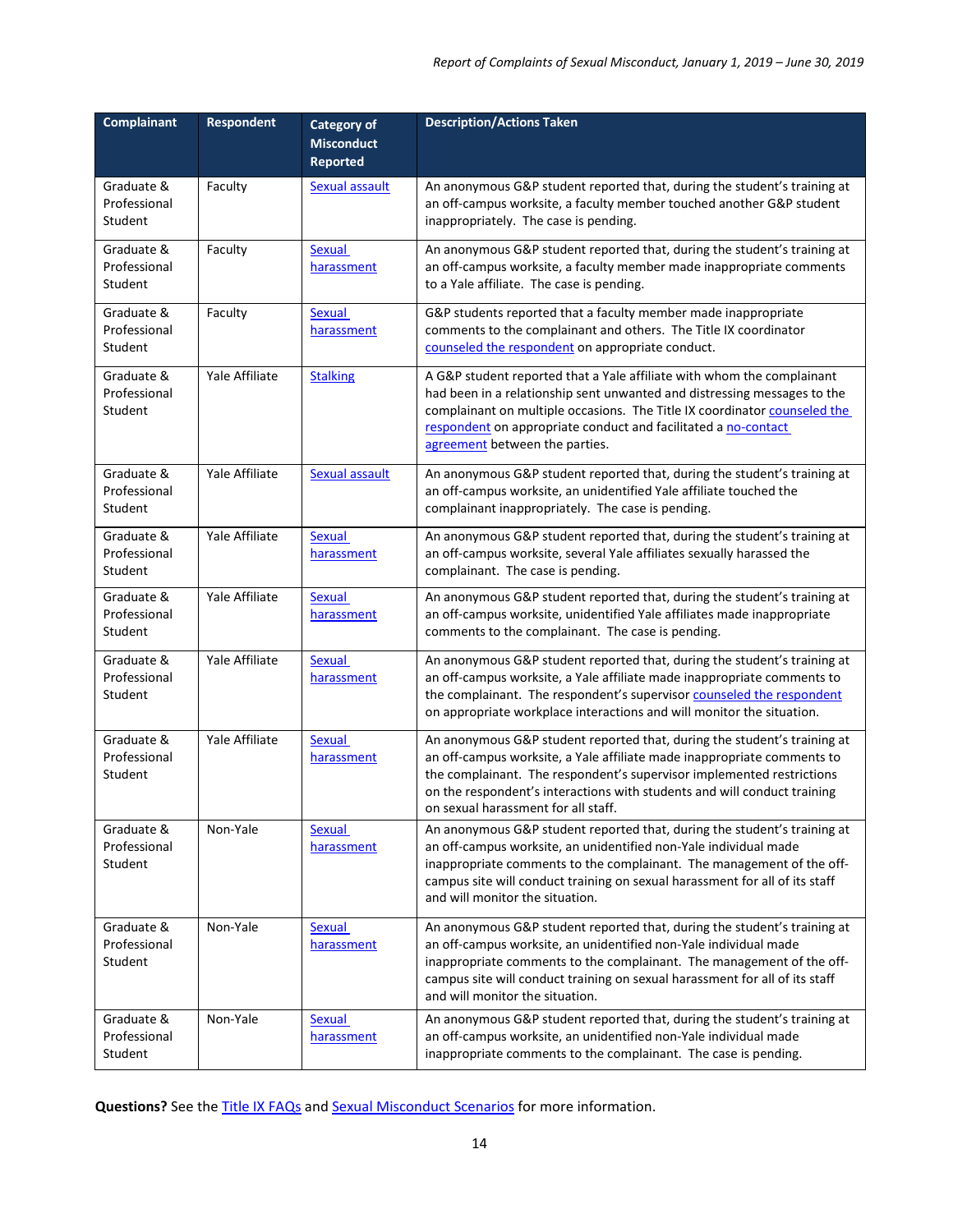| <b>Complainant</b>                    | Respondent | <b>Category of</b><br><b>Misconduct</b><br><b>Reported</b> | <b>Description/Actions Taken</b>                                                                                                                                                                                                                                                                                                                              |
|---------------------------------------|------------|------------------------------------------------------------|---------------------------------------------------------------------------------------------------------------------------------------------------------------------------------------------------------------------------------------------------------------------------------------------------------------------------------------------------------------|
| Graduate &<br>Professional<br>Student | Non-Yale   | Sexual<br>harassment                                       | An anonymous G&P student reported that, during the student's training at<br>an off-campus worksite, an unidentified non-Yale individual made<br>inappropriate comments about others in the presence of the complainant.<br>The case is pending.                                                                                                               |
| Graduate &<br>Professional<br>Student | Non-Yale   | <b>Sexual</b><br>harassment                                | An anonymous G&P student reported that, during the student's training at<br>an off-campus worksite, an unidentified non-Yale individual made<br>inappropriate comments to the complainant. The case is pending.                                                                                                                                               |
| Graduate &<br>Professional<br>Student | Non-Yale   | <b>Sexual</b><br>harassment                                | An anonymous G&P student reported that, during the student's training at<br>an off-campus worksite, an unidentified non-Yale individual made<br>inappropriate comments to the complainant. The management of the off-<br>campus site conducted training on sexual harassment for all of its staff and<br>will monitor the situation.                          |
| Graduate &<br>Professional<br>Student | Non-Yale   | <b>Sexual</b><br>harassment                                | An anonymous G&P student reported that, during the student's training at<br>an off-campus worksite, an unidentified non-Yale individual made<br>inappropriate comments to the complainant. The case is pending.                                                                                                                                               |
| Graduate &<br>Professional<br>Student | Non-Yale   | <b>Sexual</b><br>harassment                                | An anonymous G&P student reported that, during the student's training at<br>an off-campus worksite, an unidentified non-Yale individual made<br>inappropriate comments to the complainant. The management of the off-<br>campus site conducted training on sexual harassment for all of its staff and<br>will monitor the situation.                          |
| Graduate &<br>Professional<br>Student | Non-Yale   | <b>Sexual</b><br>harassment                                | A G&P student reported that a non-Yale individual made unwanted<br>advances toward the complainant during an off-campus program. The<br>Title IX coordinator referred the complaint to the respondent's employer.<br>The employer counseled the respondent on appropriate conduct and<br>imposed restrictions on the respondent's interactions with students. |
| Graduate &<br>Professional<br>Student | Non-Yale   | <b>Stalking</b>                                            | A G&P student reported that a non-Yale individual with whom the<br>complainant had previously worked sent unwanted and distressing<br>messages to the complainant on a number of occasions. The Title IX<br>coordinator implemented academic accommodations for the complainant<br>and referred the complainant to the YPD to discuss safety planning.        |
| Graduate &<br>Professional<br>Student | Non-Yale   | <b>Sexual</b><br>harassment                                | An anonymous G&P student reported that, during the student's training at<br>an off-campus worksite, an unidentified non-Yale individual made<br>inappropriate comments to the complainant. The management of the off-<br>campus site conducted training on sexual harassment for all of its staff and<br>will monitor the situation.                          |
| Graduate &<br>Professional<br>Student | Non-Yale   | <b>Sexual</b><br>harassment                                | An anonymous G&P student reported that, during the student's training at<br>an off-campus worksite, a non-Yale individual made inappropriate<br>comments to the complainant. The respondent's supervisor counseled<br>the respondent on appropriate workplace interactions and will monitor<br>the situation.                                                 |
| Graduate &<br>Professional<br>Student | Unknown    | <b>Sexual</b><br>harassment                                | An anonymous G&P student reported that, during the student's training at<br>an off-campus worksite, an unidentified individual sexually harassed the<br>complainant. The case is pending.                                                                                                                                                                     |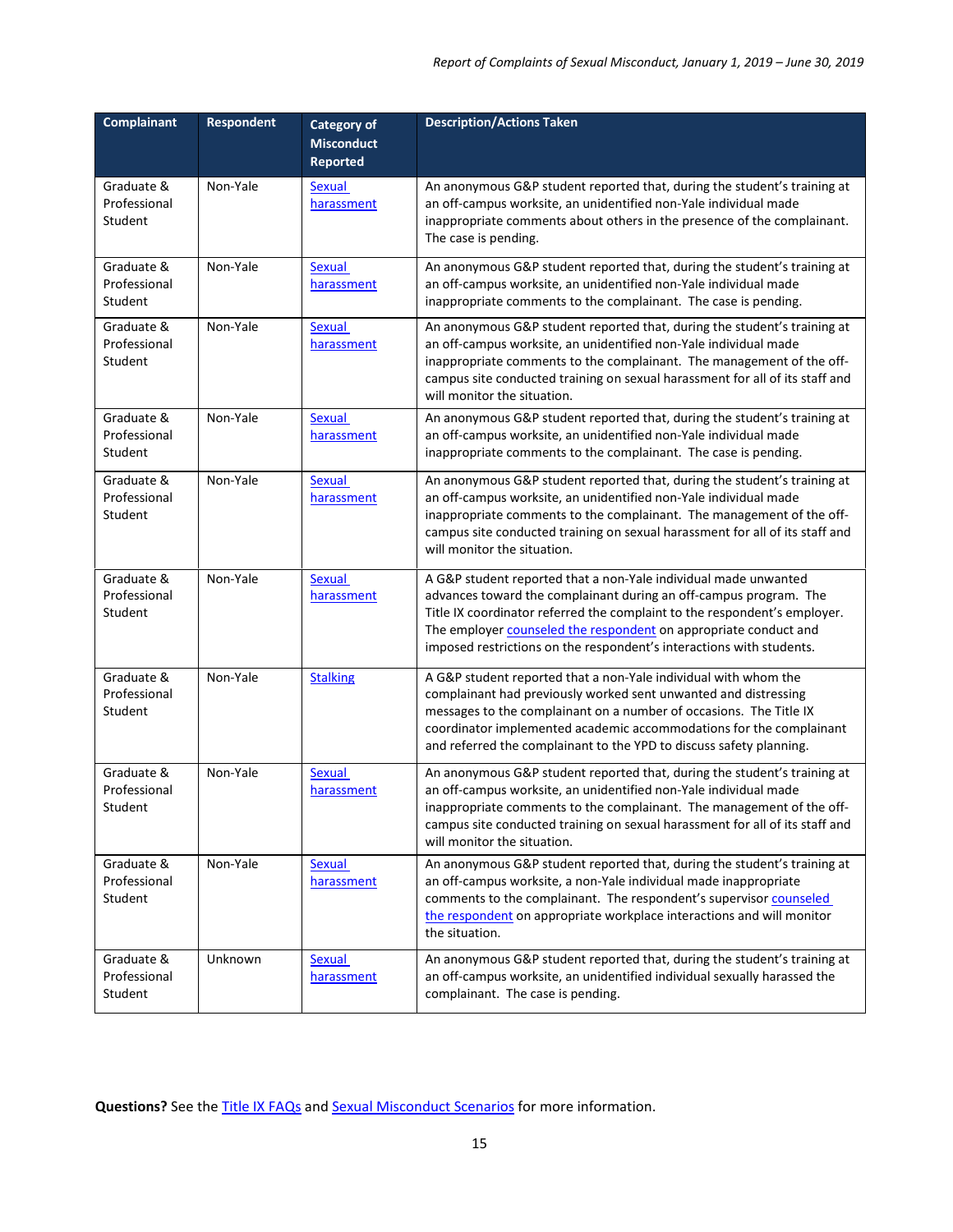| Complainant                           | Respondent     | <b>Category of</b><br><b>Misconduct</b><br><b>Reported</b> | <b>Description/Actions Taken</b>                                                                                                                                                                                                                                                                                                                                              |
|---------------------------------------|----------------|------------------------------------------------------------|-------------------------------------------------------------------------------------------------------------------------------------------------------------------------------------------------------------------------------------------------------------------------------------------------------------------------------------------------------------------------------|
| Graduate &<br>Professional<br>Student | Unknown        | <b>Sexual</b><br>harassment                                | An anonymous G&P student reported that, during the student's training at<br>an off-campus worksite, an unidentified individual made inappropriate<br>comments to the complainant. The management of the off-campus site<br>will conduct training on sexual harassment for all of its staff and will<br>monitor the situation.                                                 |
| Graduate &<br>Professional<br>Student | Unknown        | <b>Sexual assault</b>                                      | A G&P student reported that an unidentified individual sexually assaulted<br>the complainant. An administrator, in consultation with the Title IX<br>coordinator, implemented academic accommodations for the<br>complainant.                                                                                                                                                 |
| Staff                                 | Staff          | <b>Sexual</b><br>harassment                                | A staff member reported that another staff member made inappropriate<br>comments to the complainant and others. The Title IX coordinator<br>investigated and could not substantiate the allegations.                                                                                                                                                                          |
| Staff                                 | Staff          | <b>Sexual</b><br>harassment                                | A former staff member reported that a former staff member made<br>inappropriate comments to the complainant while both were at the<br>University. The respondent was no longer at Yale at the time of the<br>complaint.                                                                                                                                                       |
| Staff                                 | Staff          | <b>Stalking</b>                                            | A staff member reported that another staff member paid unwanted<br>attention to the complainant and followed the complainant on multiple<br>occasions. The Title IX coordinator investigated and substantiated the<br>allegations. The Title IX coordinator counseled the respondent on<br>appropriate conduct and facilitated a no-contact agreement between the<br>parties. |
| Staff                                 | Faculty        | <b>Sexual</b><br>harassment                                | A staff member reported that a faculty member made inappropriate<br>comments to other staff members. The Title IX coordinator counseled the<br>respondent on appropriate conduct.                                                                                                                                                                                             |
| Staff                                 | Faculty        | Other                                                      | A third party reported that a faculty member engaged in an inappropriate<br>relationship with a staff member. The Title IX coordinator investigated<br>and could not substantiate the allegations.                                                                                                                                                                            |
| Staff                                 | Faculty        | <b>Intimate</b><br>partner<br>violence                     | An administrator reported that a staff member experienced threatening<br>behavior by a faculty member with whom the complainant is in a<br>relationship. The respondent's supervisor counseled the respondent on<br>appropriate conduct. The Title IX coordinator referred the complainant to<br>additional University resources.                                             |
| Staff                                 | Yale Affiliate | Sexual<br>harassment                                       | A staff member reported that a Yale affiliate made inappropriate<br>comments of a personal nature to the complainant. The Title IX<br>coordinator referred the complaint to the respondent's employer. The<br>employer counseled the respondent on appropriate conduct, moved the<br>respondent to an alternate work location and imposed no-contact<br>restrictions.         |
| Staff                                 | Yale Affiliate | Sexual<br>harassment                                       | A faculty member reported that a Yale affiliate made inappropriate<br>comments to staff members. The supervisor of the program terminated<br>the respondent's involvement in the program.                                                                                                                                                                                     |
| Staff                                 | Non-Yale       | <b>Sexual</b><br>harassment                                | A staff member reported that a non-Yale individual made inappropriate<br>and threatening comments to the complainant. The Title IX coordinator<br>implemented workplace accommodations for the complainant.                                                                                                                                                                   |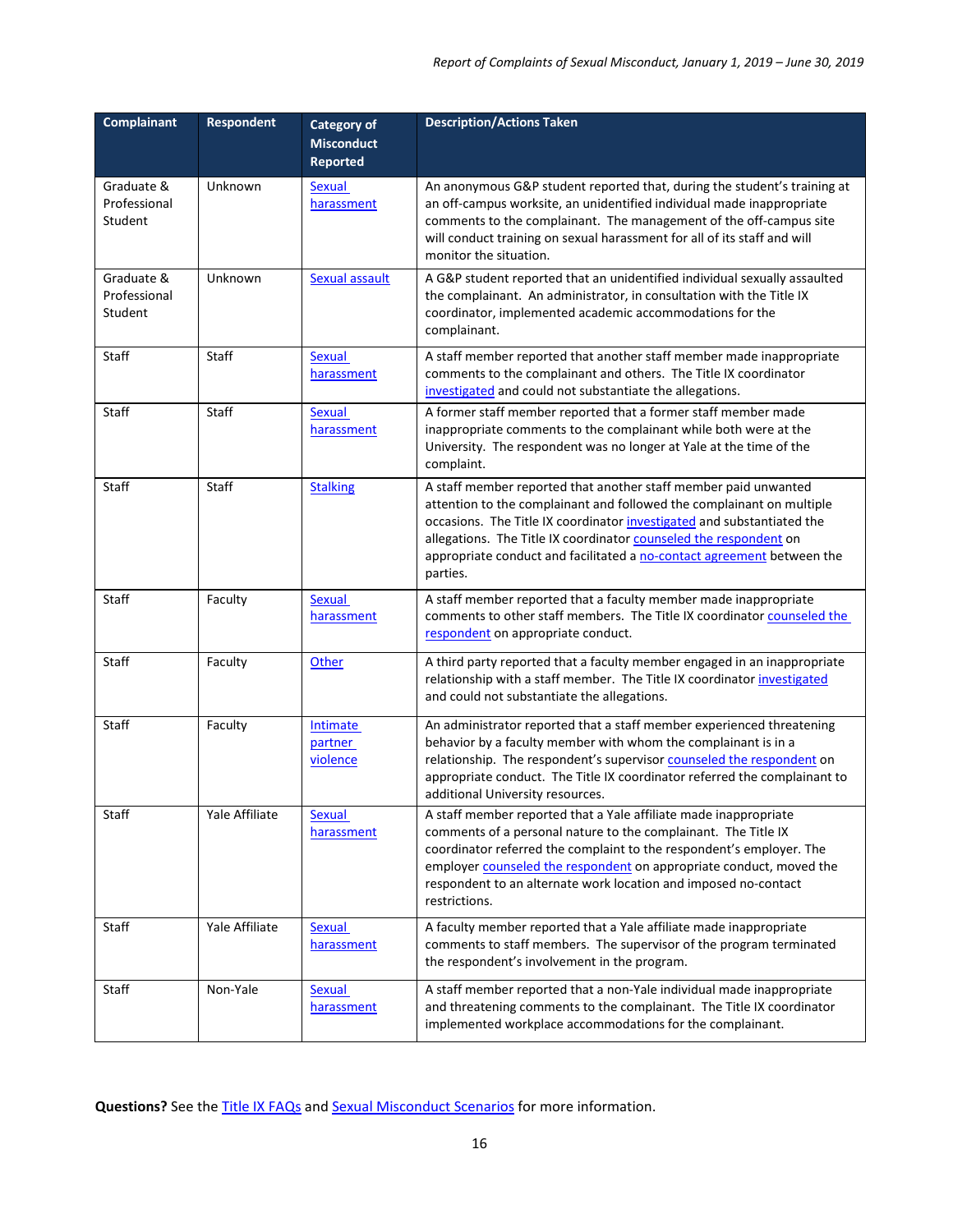| <b>Complainant</b> | <b>Respondent</b>                     | <b>Category of</b><br><b>Misconduct</b><br><b>Reported</b> | <b>Description/Actions Taken</b>                                                                                                                                                                                                                                                 |
|--------------------|---------------------------------------|------------------------------------------------------------|----------------------------------------------------------------------------------------------------------------------------------------------------------------------------------------------------------------------------------------------------------------------------------|
| Faculty            | Yale College<br>Student               | Sexual<br>harassment                                       | A faculty member reported that a YC student paid unwanted attention to<br>the complainant. The Title IX coordinator counseled the respondent and<br>referred the respondent for additional counseling on appropriate conduct.                                                    |
| Faculty            | Graduate &<br>Professional<br>Student | Sexual<br>harassment                                       | A faculty member reported that a G&P student paid unwanted attention<br>to the complainant. The respondent was no longer at the University at the<br>time of the complaint.                                                                                                      |
| Faculty            | Faculty                               | Sexual<br>harassment                                       | A faculty member reported that another faculty member made<br>inappropriate comments of a personal nature to the complainant. An<br>administrator, in consultation with the Title IX coordinator, counseled the<br>respondent on appropriate conduct.                            |
| Faculty            | Faculty                               | Other                                                      | A third party reported that a faculty member engaged in an inappropriate<br>relationship with another faculty member. The Title IX coordinator<br>investigated and could not substantiate the allegations.                                                                       |
| Faculty            | Faculty                               | Other                                                      | A third party reported that a faculty member engaged in an inappropriate<br>relationship with another faculty member. The Title IX coordinator<br>investigated and could not substantiate the allegations.                                                                       |
| Faculty            | Faculty                               | <b>Sexual</b><br>harassment                                | A faculty member reported that another faculty member with whom the<br>complainant had been in a relationship sexually harassed the complainant.<br>The case is pending.                                                                                                         |
| Faculty            | Non-Yale                              | <b>Sexual</b><br>harassment                                | A faculty member reported that a non-Yale individual had paid unwanted<br>attention to the complainant. The Title IX coordinator counseled the<br>respondent on appropriate conduct and implemented campus restrictions<br>for the respondent.                                   |
| Yale Affiliate     | Yale College<br>Student               | Sexual assault                                             | A Yale affiliate reported that a YC student engaged in sexual activity<br>without <b>consent</b> . The case is pending.                                                                                                                                                          |
| Yale Affiliate     | Staff                                 | Other                                                      | A third party reported that a staff member engaged in an inappropriate<br>relationship with an individual participating in a Yale program. The<br>program leadership, in consultation with the Title IX coordinator,<br>investigated and could not substantiate the allegations. |
| Yale Affiliate     | Postdoctoral<br>Trainee               | Sexual<br>harassment                                       | A Yale affiliate reported that a postdoctoral trainee inappropriately<br>touched the complainant. The Title IX coordinator counseled the<br>respondent on appropriate conduct and implemented workplace<br>accommodations for the complainant.                                   |
| Yale Affiliate     | Faculty                               | Other                                                      | A third party reported that a faculty member engaged in an inappropriate<br>relationship with a Yale affiliate. The case is pending.                                                                                                                                             |
| Yale Affiliate     | Yale Affiliate                        | <b>Sexual</b><br>harassment                                | A Yale affiliate reported that another Yale affiliate made unwanted<br>advances toward the complainant on multiple occasions. The case is<br>pending.                                                                                                                            |
| Non-Yale           | Yale Affiliate                        | <b>Sexual</b><br>harassment                                | A third party reported that a Yale affiliate made unwanted advances<br>toward a non-Yale individual at an off-campus event. The Title IX<br>coordinator will counsel the respondent on appropriate conduct.                                                                      |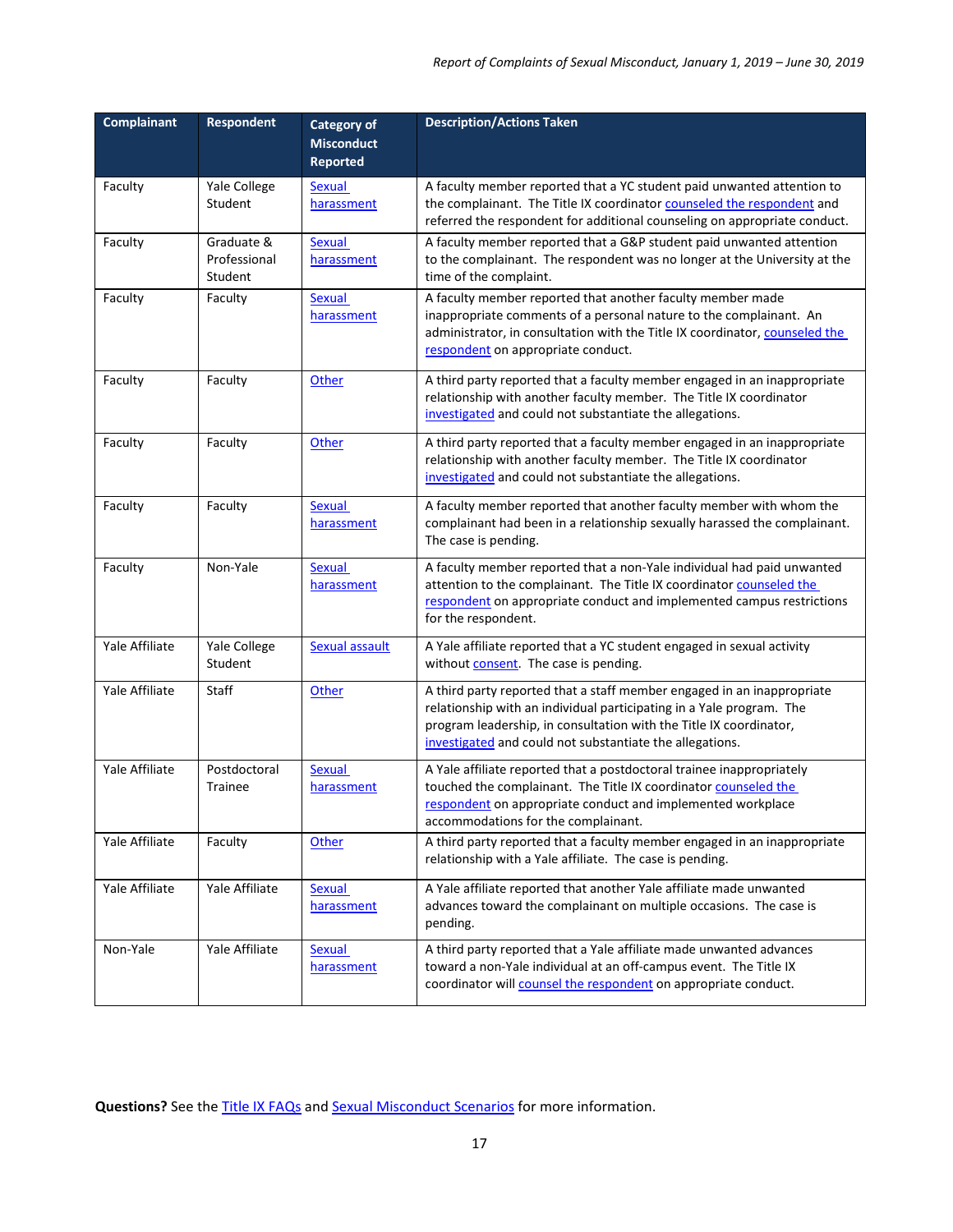| <b>Complainant</b> | <b>Respondent</b> | Category of<br><b>Misconduct</b><br>Reported | <b>Description/Actions Taken</b>                                                                                                                                                                                                            |
|--------------------|-------------------|----------------------------------------------|---------------------------------------------------------------------------------------------------------------------------------------------------------------------------------------------------------------------------------------------|
| Non-Yale           | Yale Affiliate    | Sexual<br>harassment                         | A non-Yale individual reported that a Yale affiliate inappropriately touched<br>the complainant. The respondent's supervisor, in consultation with the<br>Title IX coordinator, investigated and could not substantiate the<br>allegations. |
| Unknown            | Faculty           | Sexual<br>harassment                         | An anonymous individual reported that a faculty member sexually<br>harassed individuals in the workplace. The case is pending.                                                                                                              |

*Updates to previous complaints: The complaints below were reported as pending in a previous report as complaints brought to a Title IX Coordinator. They were included in the statistical summaries in the previous report and are therefore not included in the statistical summaries at the beginning of this report.*

| <b>Complainant</b>      | <b>Respondent</b>                     | <b>Category of</b><br><b>Misconduct</b><br><b>Reported</b> | <b>Description/Actions Taken</b>                                                                                                                                                                                                                                                                                                                                                |
|-------------------------|---------------------------------------|------------------------------------------------------------|---------------------------------------------------------------------------------------------------------------------------------------------------------------------------------------------------------------------------------------------------------------------------------------------------------------------------------------------------------------------------------|
| Yale College<br>Student | Yale College<br>Student               | Sexual assault                                             | In a previous reporting period, a YC student reported that another YC<br>student engaged in sexual activity without consent. The Title IX<br>coordinator counseled the respondent on appropriate conduct and<br>facilitated a no-contact agreement between the parties.                                                                                                         |
| Yale College<br>Student | Yale College<br>Student               | <b>Sexual</b><br>harassment                                | In a previous reporting period, a YC student reported that another YC<br>student made inappropriate comments to several students. The Title IX<br>coordinator counseled the respondent on appropriate conduct and<br>facilitated a no-contact agreement between the parties.                                                                                                    |
| Yale College<br>Student | Graduate &<br>Professional<br>Student | <b>Sexual</b><br>harassment                                | In a previous reporting period, a YC student reported that a G&P student<br>made inappropriate comments to the complainant. An administrator, in<br>consultation with a Title IX coordinator, counseled the respondent on<br>appropriate conduct. The respondent is no longer at the University.                                                                                |
| Yale College<br>Student | Staff                                 | <b>Sexual</b><br>harassment                                | In a previous reporting period, a YC student reported that a staff member<br>sent inappropriate messages to the complainant on multiple occasions.<br>The Title IX coordinator investigated and could not substantiate the<br>allegations. The Title IX coordinator counseled the respondent on<br>appropriate conduct.                                                         |
| <b>Staff</b>            | Staff                                 | Other                                                      | In a previous reporting period, a third party reported that a staff member<br>engaged in a relationship with another staff member in violation of the<br>university policy on staff relationships. The Title IX coordinator<br>investigated and could not substantiate the allegations.                                                                                         |
| <b>Staff</b>            | Staff                                 | <b>Sexual</b><br>harassment                                | In a previous reporting period, a staff member reported that another<br>staff member made inappropriate comments to the complainant and<br>other staff members. The Title IX coordinator investigated and<br>substantiated the allegations. The Title IX coordinator counseled the<br>respondent on appropriate conduct and referred the respondent for<br>additional training. |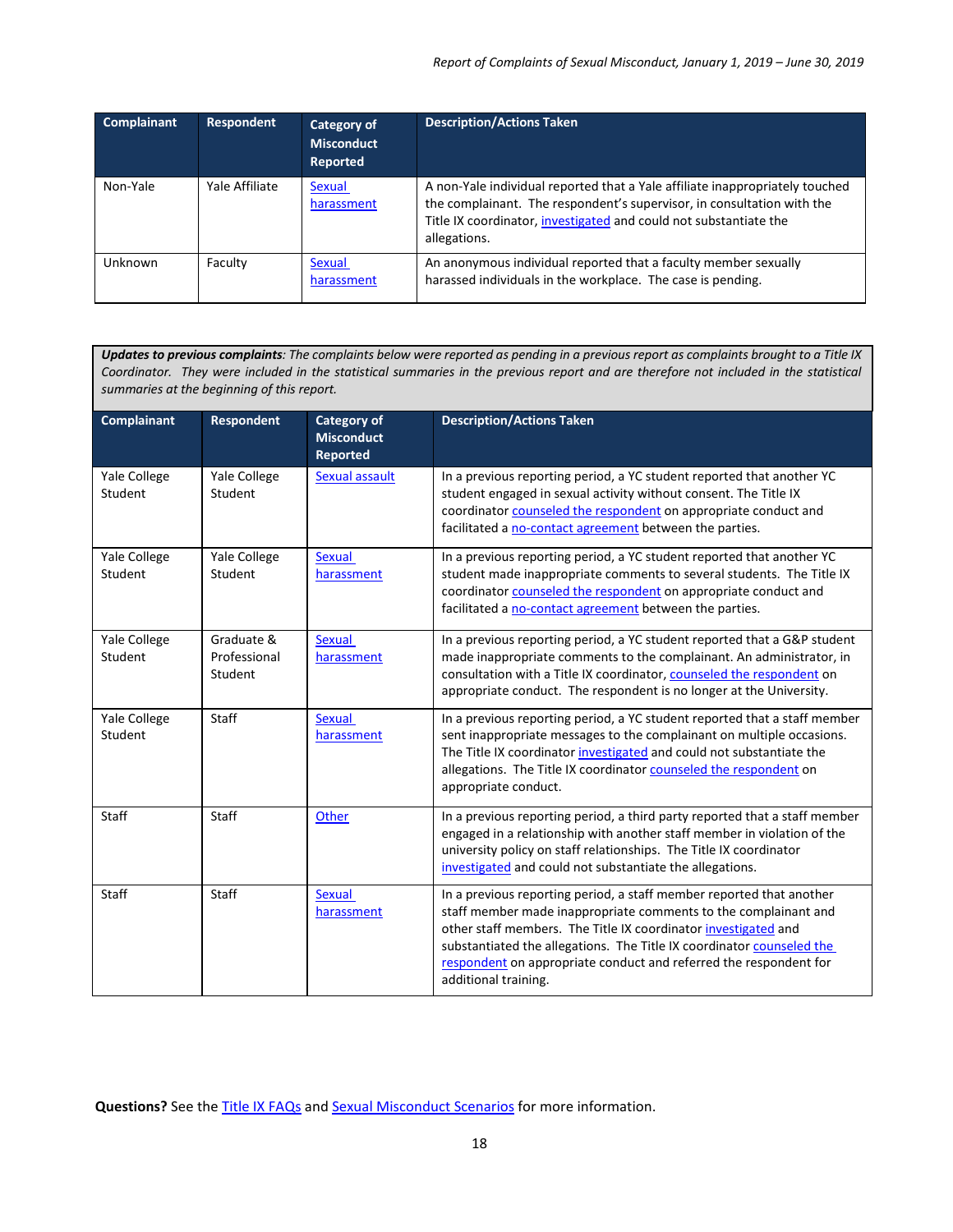## **SECTION II.**

In some cases, after consulting with a Title IX coordinator regarding all options for pursuing complaints – including formal, informal, and criminal processes – and receiving information about support resources such as the Sexual Harassment and Assault Response & Education (SHARE) Center, the complainant decides not to pursue the complaint any further and requests that no action be taken by the coordinator. In these cases, the Title IX coordinator will inform the complainant that a complaint can be pursued at a later time and will follow up with the complainant to check on the complainant's wellbeing. Except in cases of acute threat of harm to the complainant or to the campus community, the Title IX coordinator will not take any action without the complainant's agreement.

The following table provides a statistical summary of those complaints where the complainant chose not to pursue the complaint and the coordinator took no further action. The complainants involved always have the option to pursue further action, in which case descriptive updates will be provided in future reports.

|                          |             | Undergrad<br>Stdnt | Grad &<br><b>Prof Stdnt</b> | <b>Staff</b> | Post<br>doc | Faculty     | Yale<br>Affiliate | Non-<br>Yale             | <b>Unknown</b> | <b>Total</b> |
|--------------------------|-------------|--------------------|-----------------------------|--------------|-------------|-------------|-------------------|--------------------------|----------------|--------------|
| Sexual<br><b>Assault</b> | Complainant | 3                  | 1                           | $\mathbf 0$  | 0           | 0           | $\mathbf 0$       | 0                        | $\mathbf 0$    |              |
|                          | Respondent  | 2                  |                             | $\Omega$     | $\Omega$    | 0           | $\Omega$          |                          | 0              | 4            |
| Sexual<br>Harassment     | Complainant | 8                  | 0                           | $\Omega$     | $\Omega$    | $\mathbf 0$ | $\Omega$          | $\Omega$                 | $\Omega$       | 8            |
|                          | Respondent  | 7                  | 0                           | $\Omega$     | 0           | $\mathbf 0$ | $\Omega$          | $\overline{\phantom{a}}$ | $\mathbf 0$    |              |
| Other                    | Complainant | 3                  | 0                           | $\Omega$     | $\Omega$    | $\mathbf 0$ | $\Omega$          | $\Omega$                 | 0              |              |
|                          | Respondent  | 3                  | 0                           | $\mathbf 0$  | 0           | 0           | $\Omega$          | 0                        | $\Omega$       | з            |
|                          |             |                    |                             |              |             |             |                   |                          |                |              |

**15**

### **SECTION III.**

In some cases, information about incidents of sexual misconduct comes to a Title IX coordinator from a third party, such as an administrator, a friend of those involved, or a witness. When possible, the coordinator will reach out to the potential complainant to offer support and to discuss resources and options. In many cases, the identities of one or both parties are not provided. Some complainants choose not to engage in further discussion with the coordinator or provide any additional information. The coordinator may explore whether there are any measures that might be taken without involving the complainant or revealing to the respondent that a report has been made and will attempt to consult with the complainant prior to taking any action. Except in cases of acute threat of harm to the complainant or to the campus community, the Title IX coordinator will not take any action without the complainant's agreement.

The following table provides a statistical summary of those complaints where the complainant chose not to engage with the Title IX coordinator and the coordinator took no further action. The complainants involved always have the option to pursue further action, in which case descriptive updates will be provided in future reports.

|                   |             | Undergrad<br><b>Stdnt</b> | Grad &<br>Prof Stdnt | <b>Staff</b> | Post<br>doc | Faculty | Yale<br>Affiliate | Non-<br>Yale | Unknown | <b>Total</b> |
|-------------------|-------------|---------------------------|----------------------|--------------|-------------|---------|-------------------|--------------|---------|--------------|
| Sexual<br>Assault | Complainant |                           |                      | υ            |             |         |                   |              |         |              |
|                   | Respondent  |                           |                      | υ            |             |         |                   | υ            |         |              |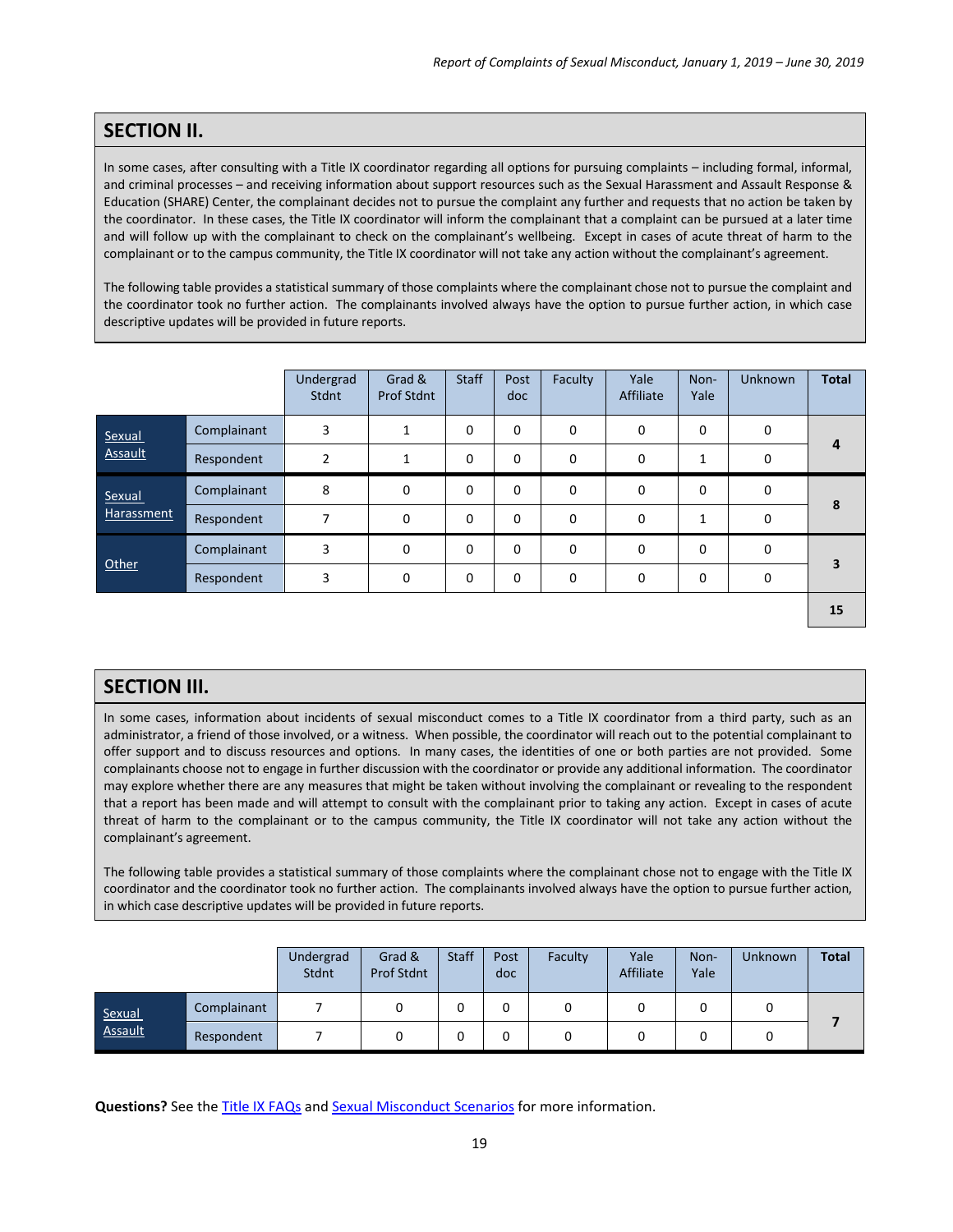| Sexual              | Complainant | 15          | 0           | 0            | $\mathbf 0$ | 0           | 0           | $\mathbf 0$    | 0           |    |
|---------------------|-------------|-------------|-------------|--------------|-------------|-------------|-------------|----------------|-------------|----|
| Harassment          | Respondent  | 7           | 0           | 2            | $\mathbf 0$ | $\mathbf 0$ | 0           | $\overline{2}$ | 4           | 15 |
|                     | Complainant | 1           | $\mathbf 0$ | $\mathbf 0$  | 0           | 0           | 0           | $\mathbf 0$    | $\mathbf 0$ |    |
| <b>Stalking</b>     | Respondent  | $\mathbf 0$ | 0           | $\mathbf{1}$ | 0           | 0           | $\mathbf 0$ | $\mathbf 0$    | 0           |    |
| <b>Intimate</b>     | Complainant | 1           | $\mathbf 0$ | $\mathbf 0$  | 0           | 0           | $\mathbf 0$ | $\mathbf 0$    | $\mathbf 0$ |    |
| Partner<br>Violence | Respondent  | 1           | 0           | $\mathbf 0$  | $\mathbf 0$ | 0           | $\mathbf 0$ | $\mathbf 0$    | $\mathbf 0$ |    |
| Other               | Complainant | 9           | $\mathbf 0$ | 0            | $\mathbf 0$ | 0           | 0           | $\mathbf 0$    | $\mathbf 0$ |    |
|                     | Respondent  | 7           | 1           | 0            | 0           | 0           | $\mathbf 0$ | $\mathbf 0$    | 1           | 9  |
|                     |             |             |             |              |             |             |             |                |             | 33 |

## <span id="page-19-0"></span>*Yale Police Department*

The following are cases in which the complainant chose to contact the Yale Police Department (YPD), which addressed each case according to its procedures (see the Yale Police [website](http://publicsafety.yale.edu/) for more information). All reports of possible sexual misconduct made to the YPD are reviewed by the University Title IX Coordinator. See page 23 of this report for an explanation of commonly-used terminology.

*During this reporting period (January 1 – June 30, 2019), there were 21 contacts with the YPD regarding possible sexual misconduct. 16 were handled primarily by the YPD and are described below. The remaining were referred to the UWC or a Title IX Coordinator for further investigation and resolution and are thus described above.*

| Complainant             | <b>Respondent</b> | <b>Category of</b><br><b>Misconduct</b><br><b>Reported</b> | <b>Description/Actions Taken</b>                                                                                                                                                                                                                                                                                  |
|-------------------------|-------------------|------------------------------------------------------------|-------------------------------------------------------------------------------------------------------------------------------------------------------------------------------------------------------------------------------------------------------------------------------------------------------------------|
| Yale College<br>Student | Staff             | <b>Sexual harassment</b>                                   | A YC student reported that a staff member made inappropriate<br>comments to the complainant. The YPD referred the complaint to the<br>respondent's supervisor. The YPD provided the complainant with<br>information on safety and victim services.                                                                |
| Yale College<br>Student | Yale Affiliate    | <b>Sexual harassment</b>                                   | A YC student reported that a Yale affiliate paid unwanted attention to the<br>complainant and others. At the request of the complainant, the YPD<br>advised the respondent to avoid interactions with the complainant. The<br>YPD provided the complainant with information on safety and victim<br>services.     |
| Yale College<br>Student | Non-Yale          | <b>Stalking</b>                                            | A YC student reported that a non-Yale individual followed the<br>complainant to various campus and off-campus locations. The<br>complainant requested that the YPD not contact the respondent. The<br>YPD provided the complainant with information on safety and victim<br>services.                             |
| Yale College<br>Student | Non-Yale          | <b>Stalking</b>                                            | A YC student reported that a non-Yale individual sent unwanted and<br>distressing messages to the complainant on a number of occasions. At<br>the request of the complainant, the YPD attempted to contact the<br>respondent. The YPD provided the complainant with information on<br>safety and victim services. |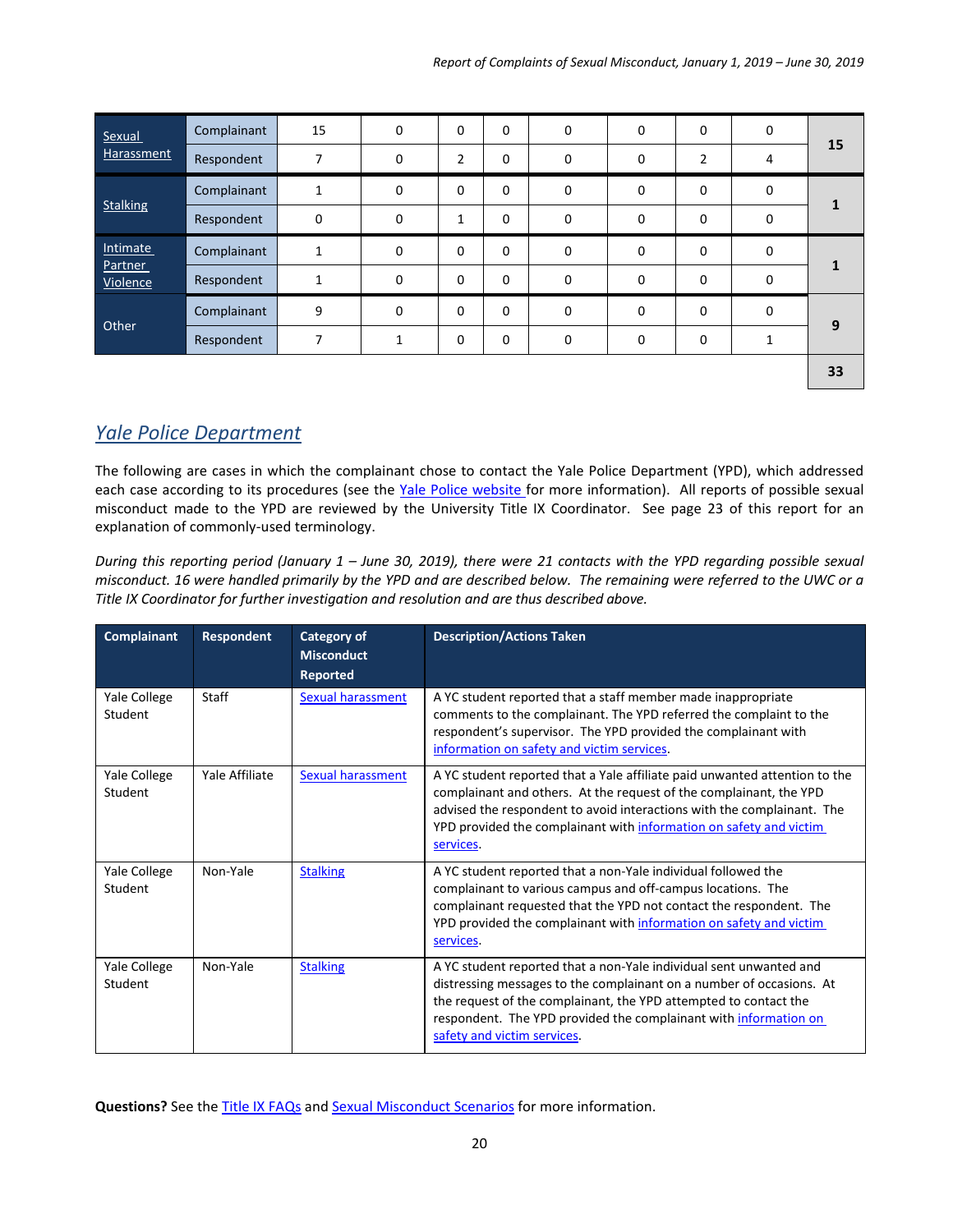| Complainant                           | <b>Respondent</b> | <b>Category of</b><br><b>Misconduct</b><br><b>Reported</b> | <b>Description/Actions Taken</b>                                                                                                                                                                                                                                                                                                                                                                                                       |
|---------------------------------------|-------------------|------------------------------------------------------------|----------------------------------------------------------------------------------------------------------------------------------------------------------------------------------------------------------------------------------------------------------------------------------------------------------------------------------------------------------------------------------------------------------------------------------------|
| Yale College<br>Student               | Unknown           | <b>Sexual harassment</b>                                   | A YC student reported that an unknown individual sent the complainant<br>unwanted messages and sexually-explicit images on a number of<br>occasions. The YPD investigation is pending. The YPD provided the<br>complainant with information on safety and victim services.                                                                                                                                                             |
| Graduate &<br>Professional<br>Student | Non-Yale          | <b>Stalking</b>                                            | A Title IX coordinator referred a G&P student who reported being stalked<br>by a non-Yale individual with whom the complainant was previously in a<br>relationship. At the request of the complainant, the YPD warned the<br>respondent not to contact the complainant and provided the<br>complainant with information on safety and victim services.                                                                                 |
| Staff                                 | Non-Yale          | <b>Stalking</b>                                            | A staff member reported that a non-Yale individual with whom the<br>complainant had been in a relationship followed the complainant to<br>various campus and off-campus locations. The YPD investigated and<br>arrested the respondent. The YPD provided the complainant with<br>information on safety and victim services.                                                                                                            |
| <b>Staff</b>                          | Non-Yale          | Intimate partner<br>violence                               | A staff member reported that a non-Yale individual with whom the<br>complainant was in a relationship had threatened to physically harm the<br>complainant. The YPD investigated and arrested the respondent. The<br>YPD provided the complainant with information on safety and victim<br>services.                                                                                                                                   |
| <b>Staff</b>                          | Non-Yale          | <b>Stalking</b>                                            | A staff member reported that a non-Yale individual with whom the<br>complainant had been in a relationship followed her to her workplace.<br>At the request of the complainant, the YPD warned the respondent not<br>to contact the complainant and provided the complainant with<br>information on safety and victim services.                                                                                                        |
| Staff                                 | Non-Yale          | <b>Stalking</b>                                            | A staff member reported that a non-Yale individual sent unwanted and<br>distressing messages to the complainant on a number of occasions. At<br>the request of the complainant, the YPD warned the respondent not to<br>contact the complainant. The YPD provided the complainant with<br>information on safety and victim services.                                                                                                   |
| Staff                                 | Non-Yale          | <b>Stalking</b>                                            | A staff member reported that a non-Yale individual sent unwanted and<br>distressing messages to the complainant on a number of occasions. At<br>the request of the complainant, the YPD warned the respondent not to<br>contact the complainant and provided the complainant with information<br>on safety and victim services. Subsequently, the respondent was<br>arrested for violating the warning not to contact the complainant. |
| Staff                                 | Unknown           | <b>Stalking</b>                                            | A staff member reported that an unknown individual followed the<br>complainant to various campus and off-campus locations. The YPD<br>responded and could not locate the respondent. The YPD provided the<br>complainant with information on safety and victim services.                                                                                                                                                               |
| Staff                                 | Unknown           | <b>Sexual assault</b>                                      | A staff member reported that an unknown individual engaged in sexual<br>touching without consent at an on-campus event. The YPD responded<br>and could not locate the respondent. The YPD provided the complainant<br>with information on safety and victim services.                                                                                                                                                                  |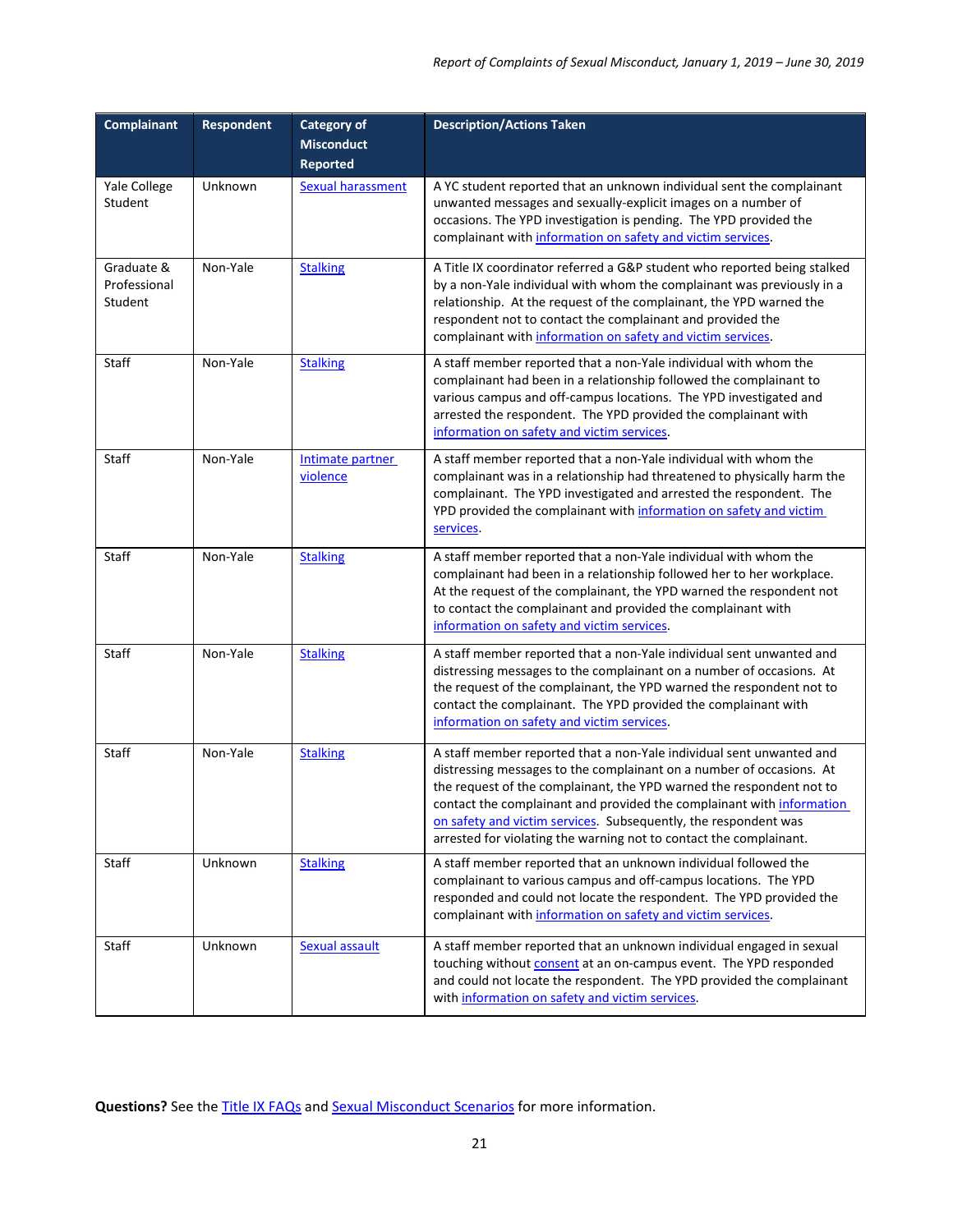| <b>Complainant</b> | Respondent | Category of<br><b>Misconduct</b><br><b>Reported</b> | <b>Description/Actions Taken</b>                                                                                                                                                                                                                                                                        |
|--------------------|------------|-----------------------------------------------------|---------------------------------------------------------------------------------------------------------------------------------------------------------------------------------------------------------------------------------------------------------------------------------------------------------|
| Faculty            | Faculty    | Other                                               | A faculty member reported that another faculty member, who had<br>previously been arrested for stalking the complainant, violated a<br>protective order. The YPD investigated and arrested the respondent.<br>The YPD provided the complainant with information on safety and victim<br>services.       |
| Faculty            | Non-Yale   | Sexual assault                                      | A faculty member reported that a non-Yale individual physically<br>assaulted and attempted to sexually assault the complainant at the<br>complainant's workplace. The YPD responded and arrested the<br>respondent. The YPD provided the complainant with information on<br>safety and victim services. |
| Non-Yale           | Faculty    | Intimate partner<br>violence                        | A non-Yale individual reported that a faculty member with whom the<br>complainant was in a relationship physically assaulted the complainant.<br>The YPD investigated and arrested the respondent. The YPD provided<br>the complainant with information on safety and victim services.                  |

# <span id="page-21-0"></span>**Brief Definitions**

The following are definitions for the specific terms Yale uses in this Report to categorize the behaviors that would constitute sexual misconduct under Yale's policies. For more information on Yale's sexual misconduct policies and definitions, go to the [Sexual Misconduct Response website.](http://smr.yale.edu/)

*Sexual assault* is any kind of nonconsensual sexual contact, including rape, groping, sexual penetration (which is the insertion of a penis, finger or object into another person's vagina or anus), or any other nonconsensual sexual touching. [ii](#page-21-1)

Sexual activity requires *affirmative consent*, which is defined as positive, unambiguous, and voluntary agreement to engage in specific sexual activity throughout a sexual encounter. Consent cannot be inferred from the absence of a "no"; a clear "yes," verbal or otherwise, is necessary. Consent to some sexual acts does not constitute consent to others, nor does past consent to a given act constitute present or future consent. Consent must be ongoing throughout a sexual encounter and can be revoked at any time.

Consent cannot be obtained by threat, coercion, or force. Agreement under such circumstances does not constitute consent.

Consent cannot be obtained from someone who is asleep or otherwise mentally or physically incapacitated, whether due to alcohol, drugs, or some other condition. A person is mentally or physically incapacitated when that person lacks the ability to make or act on considered decisions to engage in sexual activity. Engaging in sexual activity with a person whom you know -- or reasonably should know -- to be incapacitated

<span id="page-21-1"></span>ii The sexual assault data in this report will not correspond to Yale's annual report required under the federal Clery Act because this report uses a more expansive definition of sexual assault and includes cases from a broader geographic jurisdiction than in the Clery report.

Questions? See th[e Title IX FAQs](http://provost.yale.edu/title-ix/faq) an[d Sexual Misconduct Scenarios](http://smr.yale.edu/sites/default/files/files/Sexual-Misconduct-Scenarios.pdf) for more information.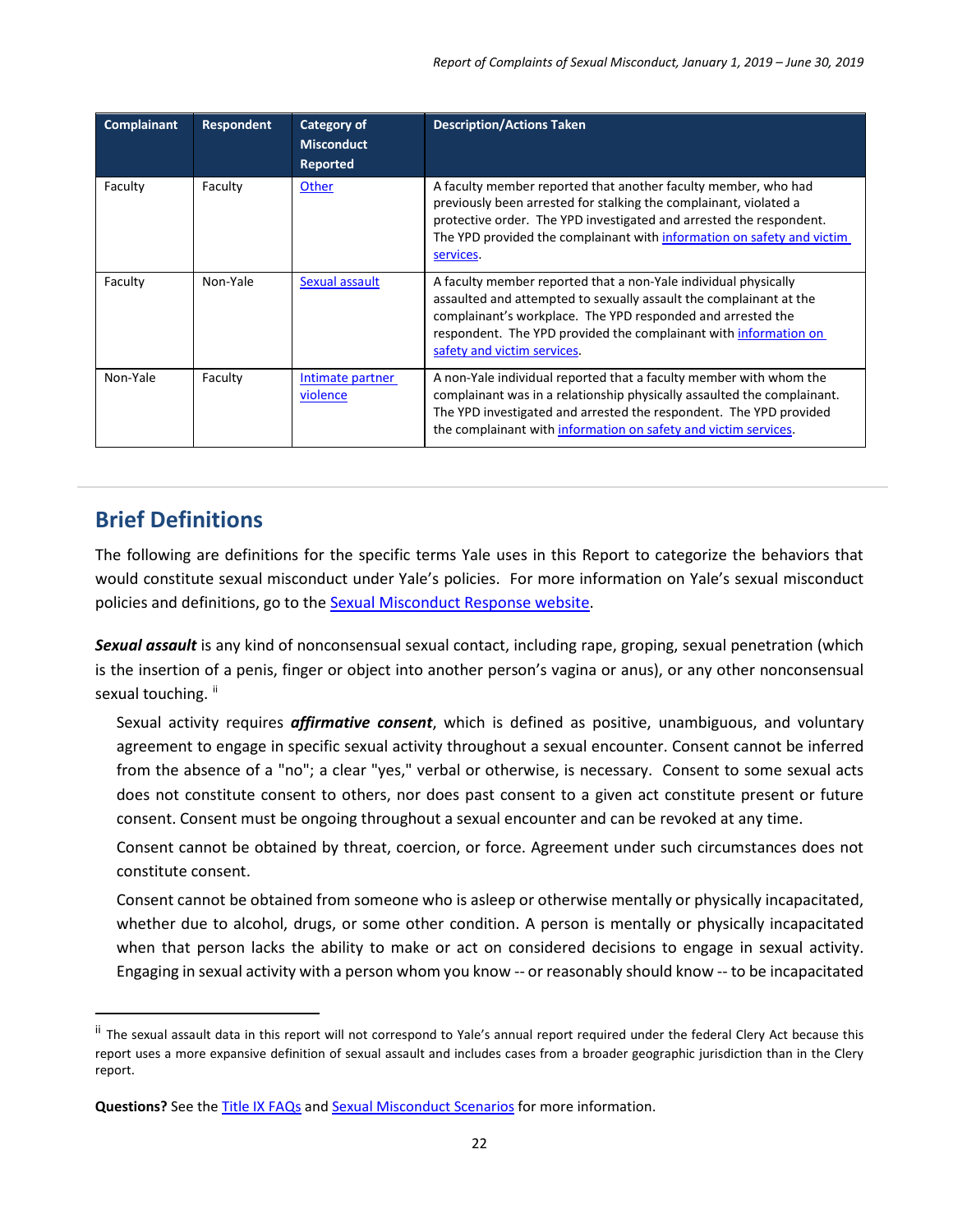constitutes sexual misconduct. For illustrations of Yale's consent definition, see the *Sexual Misconduct Scenarios* at [http://smr.yale.edu/.](http://smr.yale.edu/)

*Intimate partner violence (IPV)* occurs when a current or former intimate partner uses or threatens physical or sexual violence. IPV also may take the form of a pattern of behavior that seeks to establish power and control by causing fear of physical or sexual violence. Stalking may also constitute IPV.

*Sexual harassment* consists of unwelcome sexual advances, requests for sexual favors, or other verbal or physical conduct of a sexual nature on or off campus, when: (1) submission to such conduct is made either explicitly or implicitly a condition of an individual's employment or academic standing; or (2) submission to or rejection of such conduct is used as the basis for employment decisions or for academic evaluation, grades, or advancement; or (3) such conduct has the purpose or effect of unreasonably interfering with an individual's work or academic performance or creating an intimidating or hostile academic or work environment. Sexual harassment may be found in a single episode, as well as in persistent behavior. All members of the community are protected from sexual harassment, and sexual harassment is prohibited regardless of the sex or gender of the harasser.

*Stalking* is repeated or obsessive unwanted attention directed toward an individual or group that is likely to cause alarm, fear, or substantial emotional distress. Stalking may take many forms, including following, lying in wait, monitoring, and pursuing contact. Stalking may occur in person or through a medium of communication, such as letters, e-mail, text messages, or telephone calls. In some circumstances, two instances of such behavior may be sufficient to constitute stalking.

*Other* includes a range of prohibited behaviors that do not fall into the categories above. Examples include voyeurism, audio-visual recording of sexual activity without consent, retaliation, and violations of the [Policy on](http://www.yale.edu/equalopportunity/policies/index.html)  [Teacher-Student Consensual Relations.](http://www.yale.edu/equalopportunity/policies/index.html)

# <span id="page-22-0"></span>**Terminology Commonly Used in this Report**

"UWC *formal complaint*": Formal resolution of a complaint through the UWC involves an investigation by an external fact-finder, a hearing, adjudication, and possible disciplinary sanctions. See the [UWC Procedures.](http://provost.yale.edu/uwc/procedures)

"A Title IX Coordinator *brought a formal complaint*": Under certain circumstances, the Title IX Coordinator of the University or any Yale school may bring a complaint to the UWC. Generally, a Title IX Coordinator may file a complaint in situations on behalf of someone who experienced sexual misconduct but who cannot take the formal role of a complainant. In certain circumstances involving a serious threat to the University community, a Title IX coordinator may bring a complaint to the UWC when there is evidence that the University's policy on sexual misconduct has been violated and the Title IX Coordinator's intervention is needed to ensure that the matter reaches the UWC. See the [UWC procedures](http://provost.yale.edu/uwc/procedures) for more information.

"The Title IX Coordinator *investigated*": An investigation by a Title IX Coordinator generally includes, but is not limited to: interviewing the complainant and respondent, interviewing any witnesses or other parties with knowledge of the alleged conduct, and collecting documentation (including email or other communications)